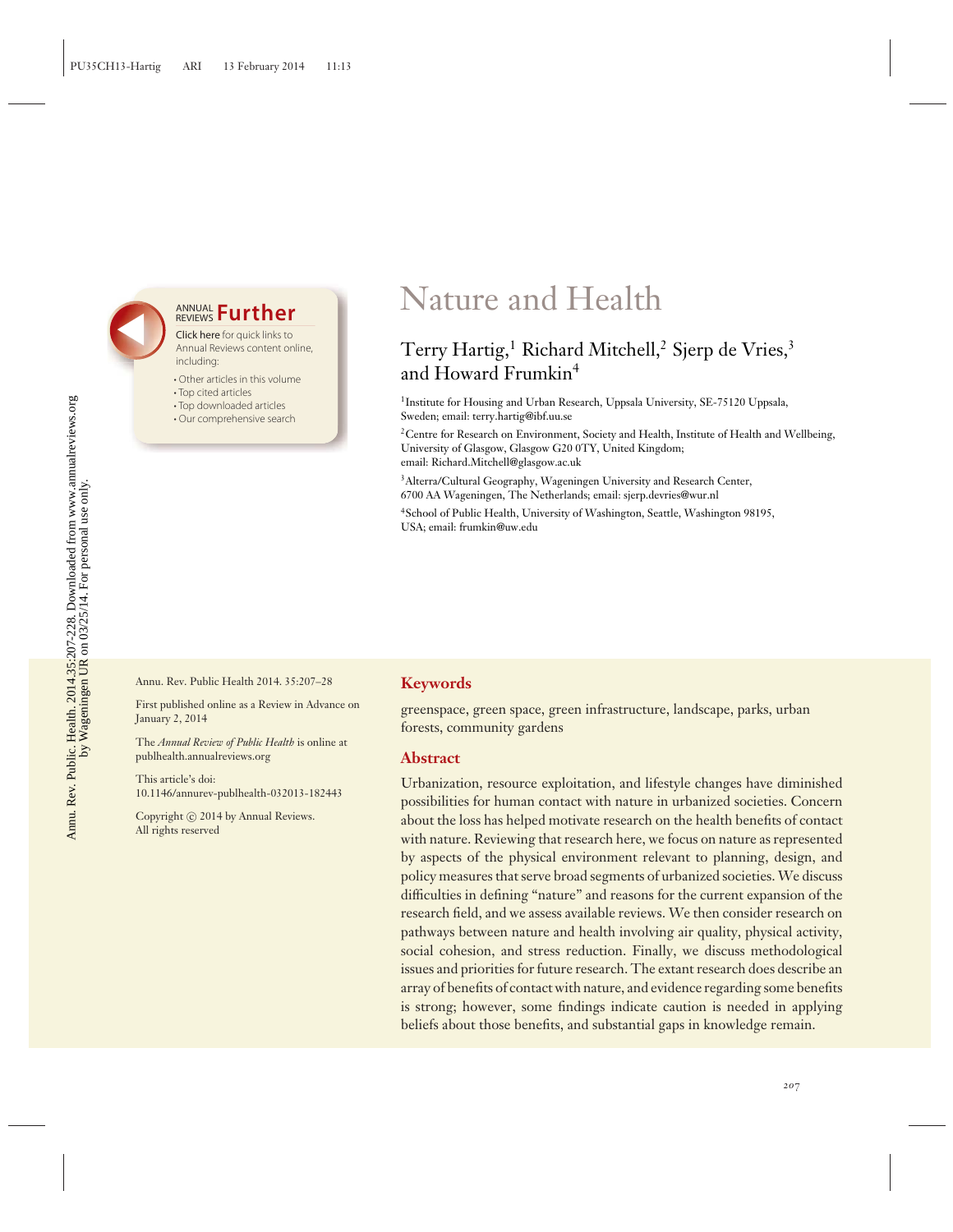#### **INTRODUCTION**

The public health field views the natural environment with ambivalence. Infectious agents, extreme weather, and geological events regularly sicken, injure, and kill people, often en masse. Yet, people cannot remain healthy without clean air, clean water, food, and other resources provided as "ecosystem services." Enormous amounts of research inform these contrasting perspectives, describing how the natural environment harms humans, how health depends on the natural environment, and how human impacts on the natural environment rebound on health.

A theme that has become increasingly distinct over recent years concerns the natural environment, or "nature," perceived, valued, and engaged with as such, particularly in urbanized societies. This research focuses primarily on benefits of contact with nature. Key segments of this literature are young, but central ideas, such as the link between vegetation and air quality, have ancient provenance in the public health field (82). Interventions prompted by those ideas, such as urban parks, have long remained in place, presumably because the public has enjoyed them and believed in their salutary value. The recent research tests such beliefs, and it encourages more nuanced theoretical and practical consideration of nature-health relations.

In this article, we review work done in recent decades to better characterize the health benefits of contact with nature. We do not cover this body of work comprehensively, but instead we focus on nature as represented by aspects of the physical environment relevant to planning, design, and policy measures that target broad segments of urban populations. We touch on clinically oriented work on contact with nature in therapeutic contexts, but we do not discuss benefits of companion animals, which may be taken as representations of nature (42; however, see 6). Although the core ideas we discuss have a durable legacy in public health practice, the topic has not previously been the focus of an *Annual Review of Public Health* article (however, see 44, 80).

Below, we examine the concept of nature, consider reasons for the current expansion of research, and provide a "review of reviews." We then review research on pathways involving air quality, physical activity, social cohesion, and stress reduction. Finally, we discuss methodological issues and priorities for future research.

#### **DEFINING "NATURE"**

In an objective sense, "nature" as used here refers to physical features and processes of nonhuman origin that people ordinarily can perceive, including the "living nature" of flora and fauna, together with still and running water, qualities of air and weather, and the landscapes that comprise these and show the influence of geological processes. As such, "nature" overlaps substantially with "natural environment," an environment with little or no apparent evidence of human presence or intervention, and the two terms have been used interchangeably.

In practice, however, much research does not accept exclusion of the artificial as a basis for defining nature or natural environment. The nature of interest is often situated in built environments, as with indoor plants and street trees. Similarly, allotment (or community) gardens and urban parks comprise natural features, appear natural, and provide opportunities to engage with and follow natural processes, but they are typically designed, constructed, regulated, and maintained. Research has also acknowledged that a person may experience nature as such when viewing natural elements or landscapes from a building or vehicle, in photographs and films, or in virtual reality setups.

The term "urban nature" is instructive. It admits the presence of nature even in those human environments that some consider the antithesis of the natural. Yet, just as it puts the urban and natural together, it also sets them apart. It exemplifies how contacts with nature in an urbanized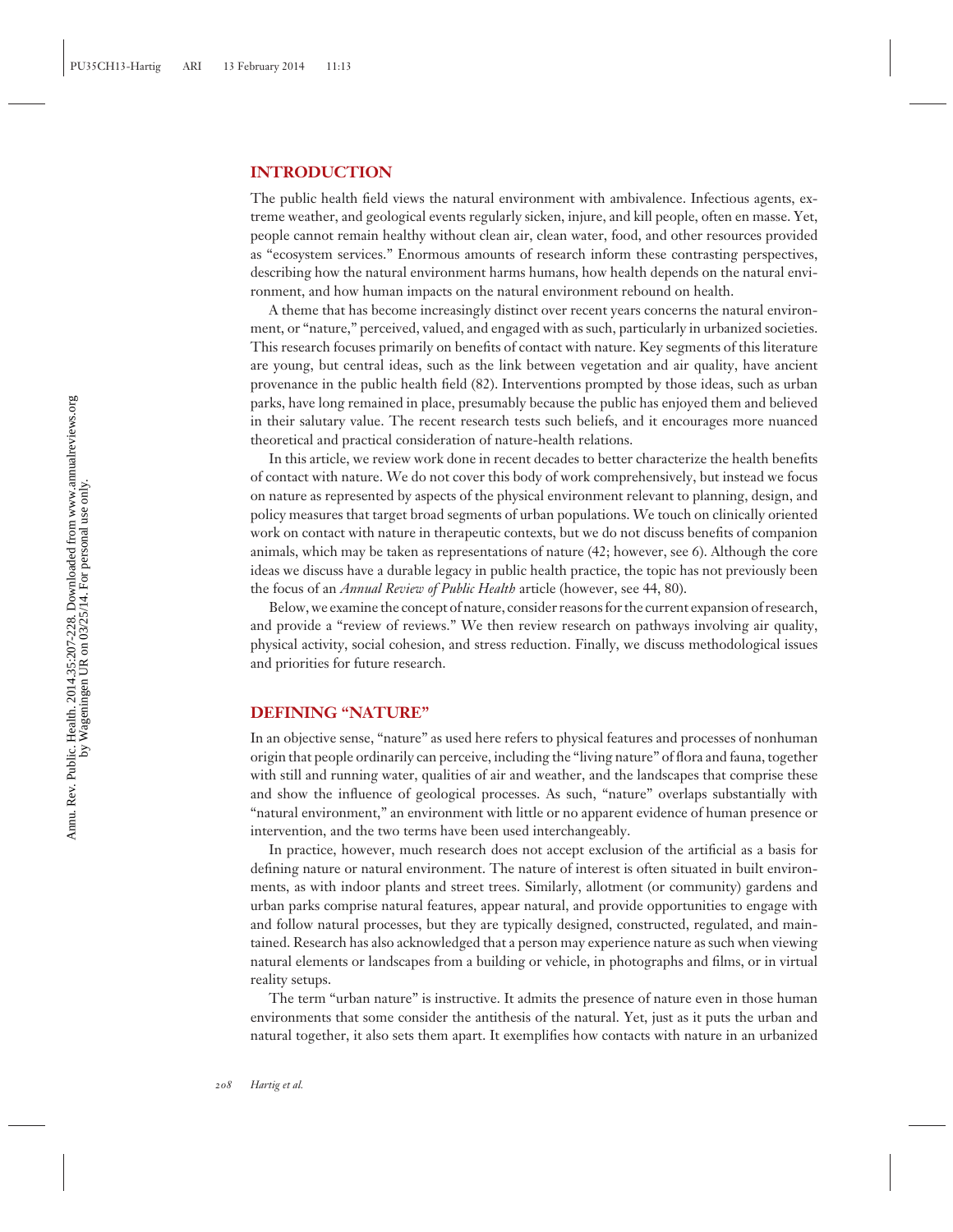society occur within a frame of reference shaped in an everyday life oriented in various ways to the society's urban circumstances.

The term "nature experience" is used in some segments of this research to emphasize the subjective perception and evaluation of relevant environmental features (67). It is, however, not a purely individual subjectivity, nor is it fixed. An individual's experience of nature occurs within and carries further the long-running exchange between the society and its environment (48).

In sum, although nature has a wide variety of objective referents, it is also experienced subjectively and is effective as a social construction (for further discussion, see 106). Accordingly, researchers represent nature with diverse physical and spatial variables, encountered in diverse activity contexts. Some also apply measurement, analysis, and design strategies to tap into the subjective experience of the environment. Because opportunities for contact with nature, ways of encountering nature, and experiences of nature vary across sociocultural contexts, researchers have examined variation in outcomes not only among individuals within given populations, but also across populations (108).

#### **SOME REASONS FOR THE CURRENT RESEARCH EXPANSION**

Growth in this field of research is shown clearly by the increase in publications. For example, a search in the Web of Knowledge on just one term, "greenspace and health," yielded 2 hits for 1990–1999, 34 for 2000–2009, and 45 from 2010 to June 2013.

Why is this expansion occurring? Motives for involvement in the field vary. Some work reflects concerns that urbanization, environmental degradation, and lifestyle changes are quantitatively and qualitatively diminishing possibilities for human contact with nature. For example, dense urban settings, if poorly designed (without accessible green space), may reduce opportunities for stress-reducing nature contact as well as increase exposure to environmental stressors (53). Other work considers nature as just one aspect of the physical environment that is potentially beneficial for health. For example, epidemic obesity in some countries has focused attention on sedentary lifestyles and environmental supports for physical activity, including but not limited to nearby parks (24). In general, the research aims to inform practical measures that directly or indirectly involve access to nature, including provisions for housing, transportation, and recreation.

Change in thinking about health has also enabled expansion of the research field. With the epidemiologic transition to chronic, lifestyle-related diseases as the major causes of mortality, biopsychosocial explanation (33) came to compete with the biomedical model, and constructs such as "psychological stress" and "social support" came into widespread use. This development has suited a field populated mainly by people trained in disciplines (e.g., human geography, environmental psychology, social epidemiology) and professions (e.g., outdoor recreation management, landscape architecture, urban forestry) that take interest in how people perceive, interpret, evaluate, and act on the environment. The conception of health as "a state of complete physical, mental and social well-being and not merely the absence of disease or infirmity" (138, p. 100) has also been influential for its heuristic value and as a basis for action. By acknowledging the positive, multidimensional character and subjective aspects of health, this concept supports the involvement of a wide variety of actors in efforts to understand and support health, including but not limited to those trained to treat symptoms of ill-health (132). Research in the field accordingly represents health in many ways, not only with regard to forms of morbidity (86), causes of mortality (94), and longevity (119) but also with regard to self-reported health (26) and diverse intermediate outcomes involving different pathways, such as beneficial change in emotional and physiological markers of stress measured during visits to natural areas (3, 49).

**Nature experience:** the subjective experience of nature as such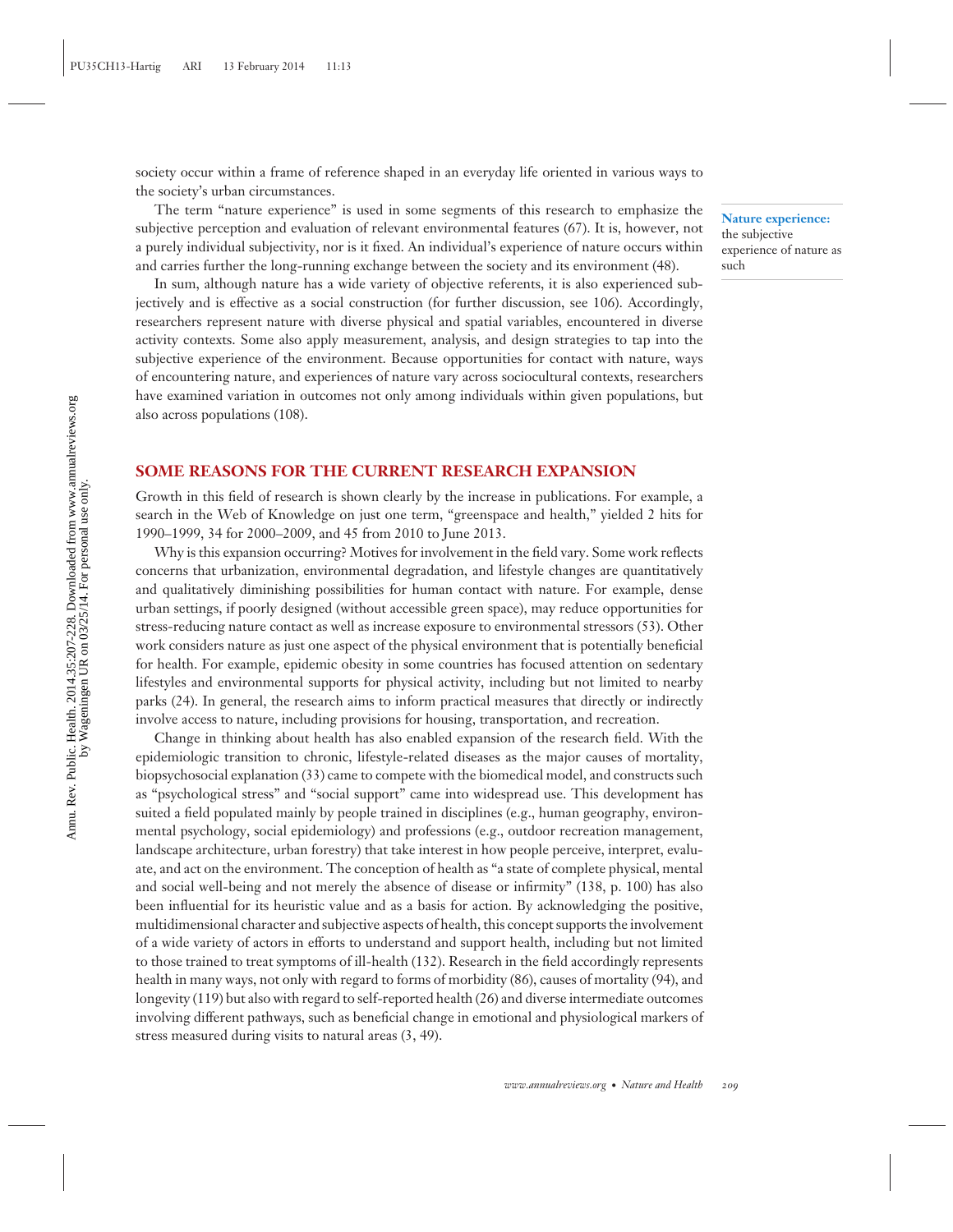Methodological and conceptual advances are also feeding the expansion of the field; old and new topics are being studied with a range of new tools. For example, beliefs about stress-reducing effects of park visits are widespread and long-standing (101), but experimental testing of such effects is a relatively recent activity (52, 125). These small-scale experimental demonstrations of pathway plausibility informed the first large-scale epidemiologic studies to assess associations between contact with nature and health (26, 87, 93). Those studies used resources and techniques that only recently became available. For example, they used land-use data extracted from satellite images with digital technologies to describe the spatial extent of different kinds of nature accessible to the given individuals and groups in their residential contexts.

Having considered some of the developments in societies, sciences, and professions that have motivated and enabled the recent expansion of this field, we turn now to examine the research in more detail, starting with previous efforts to review the literature.

#### **REVIEW OF REVIEWS**

Many review articles on nature and human health have been published in recent years. Assessing them is one means of summarizing the state of the field in terms of what is known and the quality of the research. In April 2013, we undertook a systematic search for reviews. We used Medline and all Web of Knowledge databases to identify peer-reviewed papers, sought nonindexed, non-peerreviewed (gray) literature, and online reviews via Internet searches, and examined citation lists of already identified reviews. We included review articles or reports relevant to relationships between nature and human health and well-being. Inevitably, because the topic boundaries of nature and health are fuzzy, relevance was sometimes difficult to establish. For example, reviews on environmental correlates of physical activity often include access to urban parks or trails among many other environmental characteristics, but they may not focus on natural environments. We identified 59 relevant reviews at the time of the search (see **Supplemental Material**. Follow the **Supplemental Material link** from the Annual Reviews home page at **<http://www.annualreviews.org>**). Of the peer-reviewed articles, most appeared in journals concerned with public health or environmental planning.

The reviews varied considerably in methodology and guiding aims. We observed three broad search-and-synthesis approaches: (*a*) narrative reviews, not clearly based on a systematic literature search (*n* = 24); (*b*) narrative reviews based on a systematic literature search or comprehensive case identification  $(n = 13)$ ; and  $(c)$  full systematic reviews based on an exhaustive literature search  $(n = 22)$ . The reviews tended to have one of four general aims. First, systematic reviews sought to collate and synthesize all evidence for the effects of specified contacts with nature on specified markers of health (e.g., 2, 123). Second, summary reviews often aimed to introduce the field, explain its concepts and the mechanisms by which natural environments might affect health, and then set out some evidence for effects (e.g., 54, 89). Some were published as gray literature and had been commissioned by governmental or nongovernmental agencies. A third group included what might be labeled "flag-waving" reviews (e.g., 42, 95). These were aimed at introducing the topic to a new audience and were often relatively brief. Fourth, and fewer in number, were conceptual reviews, methodological reviews, or those proposing new theoretical perspectives (e.g., 8, 79).

Reviews also varied by the environments and/or pathways to health discussed. Physical activity had the most dedicated coverage as the focus of 18 reviews (e.g., 65, 90). Mitigation of poor air quality/urban heat problems and physiologically/psychologically restorative effects also had dedicated reviews (e.g., 12, 15, 19). Twenty-six of the reviews addressed multiple mechanisms. The reviews covered a wide range of natural features and environmental categories, including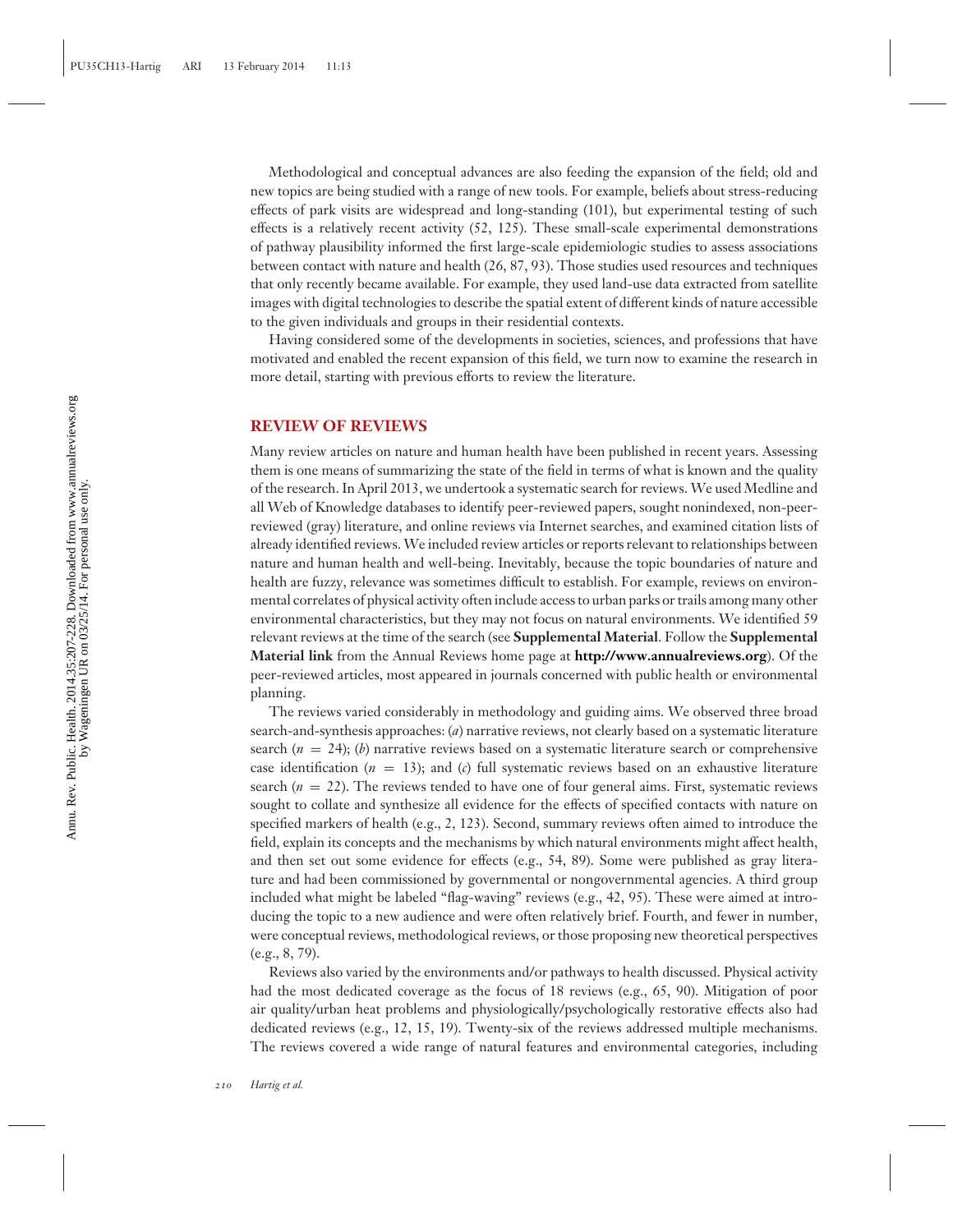indoor plants (16), urban parks (90), and forests (22), but coverage was uneven. Urban parks were the most commonly considered setting. Two categories of environments were conspicuously underrepresented or absent; rural areas had just one review (41), and there were no review articles about gardens or allotments or community gardens other than those used for therapeutic purposes. Also, very few reviews focused on population subgroups. Children were the most commonly considered subgroup (e.g., 91, 96). We found no reviews dedicated to differences in relationships between nature and health by gender, ethnicity, or socioeconomic position.

Given this variety in method, aims, and focus, we find it interesting that there was strong agreement about the methodological state of the art. Reviews commonly concluded that the field remains dominated by observational study designs. Reviews agreed that too few primary studies have been carried out in a consistent and rigorous way to establish the causality of relationships between contact with nature and health. They agreed, too, that few primary studies have explored how effects may vary by population subgroup, by type of natural environment, or by type of contact with nature. Many reviews commented that consistent and objective measurement of both exposure to nature and health-related outcomes remains elusive.

We identified three weaknesses in the reviews with specific relevance to this field. First, search strategies did not always address the variety of environments or settings that count as "natural." It is necessary to enter multiple terms into the literature search to avoid missing important work. For example, urban parks may be described by one or more of park, green space, greenspace, green areas, open space, recreational space, natural space, natural environment, etc. Building a review of relevant literature on a search for "green space" or "park" alone, for example, is inadequate.

Second, reviews from individual-based disciplines such as psychology tended to ignore evidence from population-based disciplines such as epidemiology, and vice versa. A great strength of this field is that evidence exists to describe benefits of contact with nature at multiple levels, from laboratory experiments tracking individuals' physiological reactions to viewing natural scenes through to studies of differences in population mortality rates between more and less green cities. Each level and scale of study provides important components in understanding what contact with nature can and cannot do for human health.

Third, the variety of health outcomes used in primary studies was not well addressed. When reviews try to synthesize results from outcome measures that are sensitive to contact with nature in different ways, and for different durations, messages become clouded. The pooling of results from heterogeneous outcome measures may be motivated by a lack of multiple studies using consistent measures and study designs. However, failure to appreciate differences among outcome measures leads to mischaracterization of the evidence base. Heterogeneity in outcome measures used in primary studies perhaps explains the relatively small number of reviews that attempted a pooled analysis. The body of reviews consequently tells us little about effect size.

Overall, the reviews generally agreed that beneficial effects from contact with nature do occur and that these effects are plausibly connected to the mechanisms proposed in guiding theory. However, most of the evidence covered by the reviews related to intermediate health-related outcomes such as amount of physical activity, amount of social contacts, changes in physiological activity (e.g., cardiovascular, neuroendocrine, and musculoskeletal changes characteristic of stress reduction), changes in emotional states (e.g., increased happiness, decreased anger), and changes in cognitive capability (e.g., performance on standardized tests of executive attention) rather than to disease states or measures of mortality. The reviews found less evidence that traced full pathways from contact with nature, to measures reflecting the operation of the given mechanism(s), and on to longer-term outcomes. Thus, it is unsurprising that the reviews generally suggest that the evidence is not yet good enough to say when, where, and for whom given effects will occur or how large or long-lasting they will be.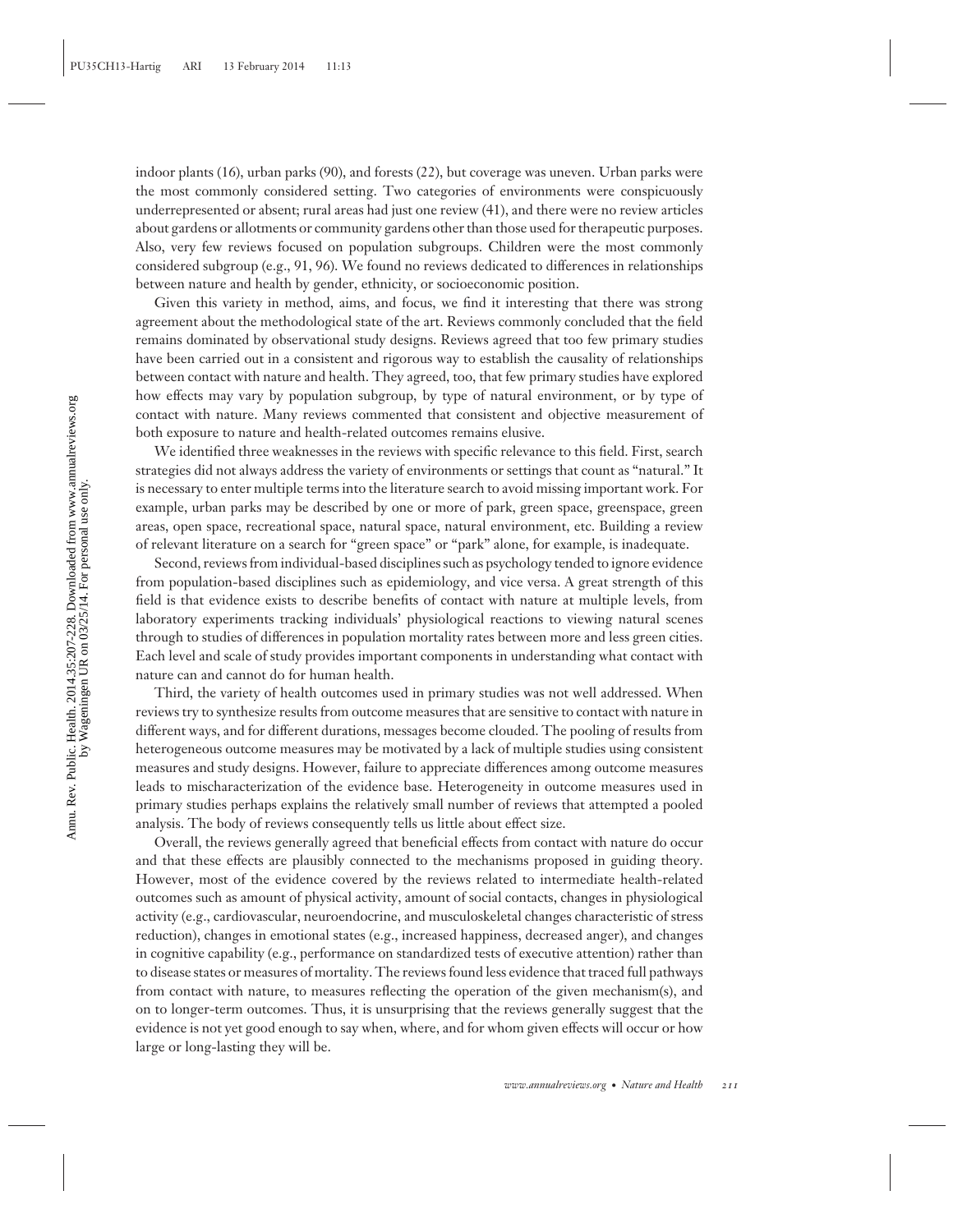**PM:** particulate matter

**VOC:** volatile organic compound

#### **PATHWAYS THROUGH WHICH CONTACT WITH NATURE RELATES TO HEALTH**

Contact with nature may affect health via multiple pathways. Pathways that have received relatively large amounts of research attention involve air quality, physical activity, social cohesion, and stress reduction. We describe each of these pathways and indicate some of the complexities involved in drawing conclusions about its role, including variation in association across people, activities, and characteristics of the nature under study. The pathways emphasize different aspects of nature, as physical environment, as setting for (individual and social) behavior, and as experience. Contact with nature involves all these aspects, so multiple pathways are likely to be engaged simultaneously and affect one another, a point to which we return at the end of this section. The different pathways and possibilities for effect modification by individual or contextual variables are illustrated in **Figure 1**.

#### **Air Quality**

Trees, shrubs, and other vegetation may affect ambient air quality and, through it, human health and well-being. There are both positive and negative impacts. Trees and other vegetation may reduce levels of some pollutants, including gases and particulate matter (PM), but they may also contribute to air pollution by releasing hydrocarbons. Some trees and plants release pollen, aggravating allergies. Finally, trees improve air quality indirectly when they cool urban environments and reduce building energy demand.

Trees and other vegetation can reduce levels of gaseous air pollutants [e.g., ozone, oxides of nitrogen (NOx), oxides of sulfur] and PM (37). For gases, the primary mechanisms of action are uptake by leaf stomata, absorption, and adsorption to plant surfaces. PM removal occurs through deposition on leaves and other plant surfaces (7). However, most PM is resuspended to the atmosphere, washed off by rain, or dropped to the ground (100). Empirical studies (e.g., 34, 113) and modeling studies (e.g., 103, 120) suggest that urban tree canopy generally reduces air pollution levels by no more than a few percentage points, and often far less, although some results suggest more efficient removal of PM (59, 63) and certain volatile organic compounds (VOCs) (70). Because trees may reduce air movement, especially in restricted spaces such as urban "canyons," they may impede the localized dispersion of pollutants. Local factors such as the density, species composition, and age of the tree canopy, the concentration of air pollutants, and the length of the in-leaf season influence the extent of pollutant removal.

Plants may also affect indoor air quality—an important observation because people in developed nations may spend as much as 90% of their time indoors. VOCs such as benzene and formaldehyde may derive from furniture, carpets, cleaning agents, paint, and other sources. Indoor plants, especially such species as English ivy and spider plant, have been shown to reduce levels of many VOCs (81, 140). Bacteria in the soil may account for some VOC scavenging attributed to the plants (102).

In contrast to pollutant removal, trees can also be a source of hydrocarbons, including isoprene and terpenes, with considerable variation by species (9). These biogenic hydrocarbons may function as precursors of ozone and secondary organic aerosols (20, 74). Modeling studies have assessed the relative contribution of biogenic emissions to pollution levels (e.g., 112). Results vary depending on the species of trees in a canopy, local atmospheric chemistry (especially levels of other precursors, such as NOx), local weather, and other factors.

Trees, grasses, and other plants release pollens, which can aggravate allergies and asthma in susceptible people (18, 27). The culprits vary with geography but include ragweed, grasses (e.g., Timothy, Bermuda, bluegrass), and trees such as catalpa and walnut. In cities that have favored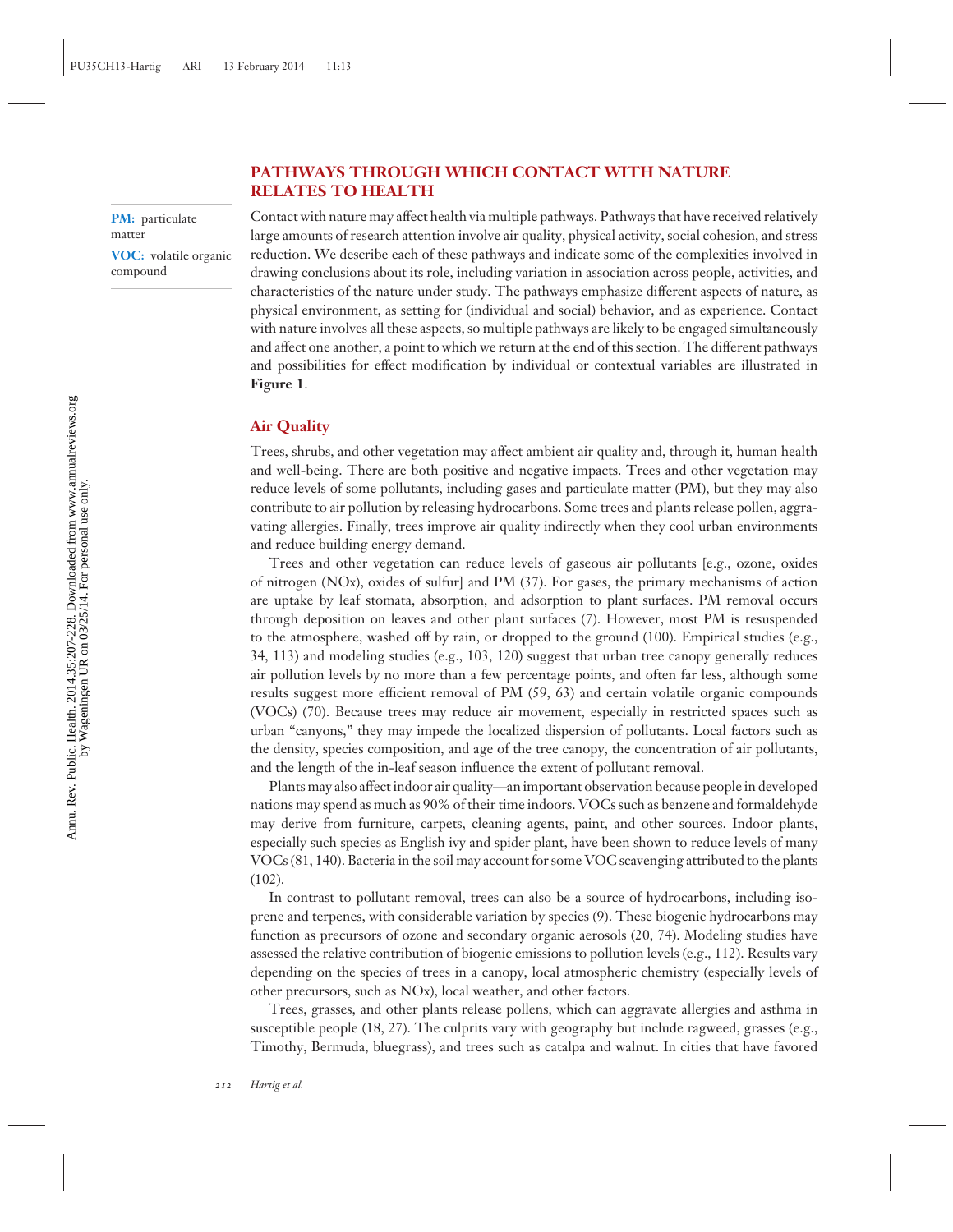



# **Figure 1**

whereas two others go directly from the natural environment to air quality and stress, respectively, implying that the natural environment may affect health without an reciprocal relationship. The two-headed arrows between the variables designating pathways (air quality, physical activity, social contacts, and stress) also speak to their whereas two others go directly from the natural environment to air quality and stress, respectively, implying that the natural environment may affect health without an reciprocal relationship. The two-headed arrows between the variables designating pathways (air quality, physical activity, social contacts, and stress) also speak to their Some pathways through which the natural environment can affect the health of broad segments of populations. Four of the pathways go through contact with nature, characteristies of the people or the context. The two-headed arrow between the natural environment and contact with nature acknowledges that these are joined in a Some pathways through which the natural environment can affect the health of broad segments of populations. Four of the pathways go through contact with nature, characteristics of the people or the context. The two-headed arrow between the natural environment and contact with nature acknowledges that these are joined in a individual or group consciously engaging with nature as such. Associations between variables at the different steps in a given pathway are subject to modification by individual or group consciously engaging with nature as such. Associations between variables at the different steps in a given pathway are subject to modification by reciprocal relatedness; however, each may be related with all the others and not only with the one adjacent. Abbreviations: CHD, coronary heart disease; CVD, reciprocal relatedness; however, each may be related with all the others and not only with the one adjacent. Abbreviations: CHD, coronary heart disease; CVD, cardiovascular disease. cardiovascular disease.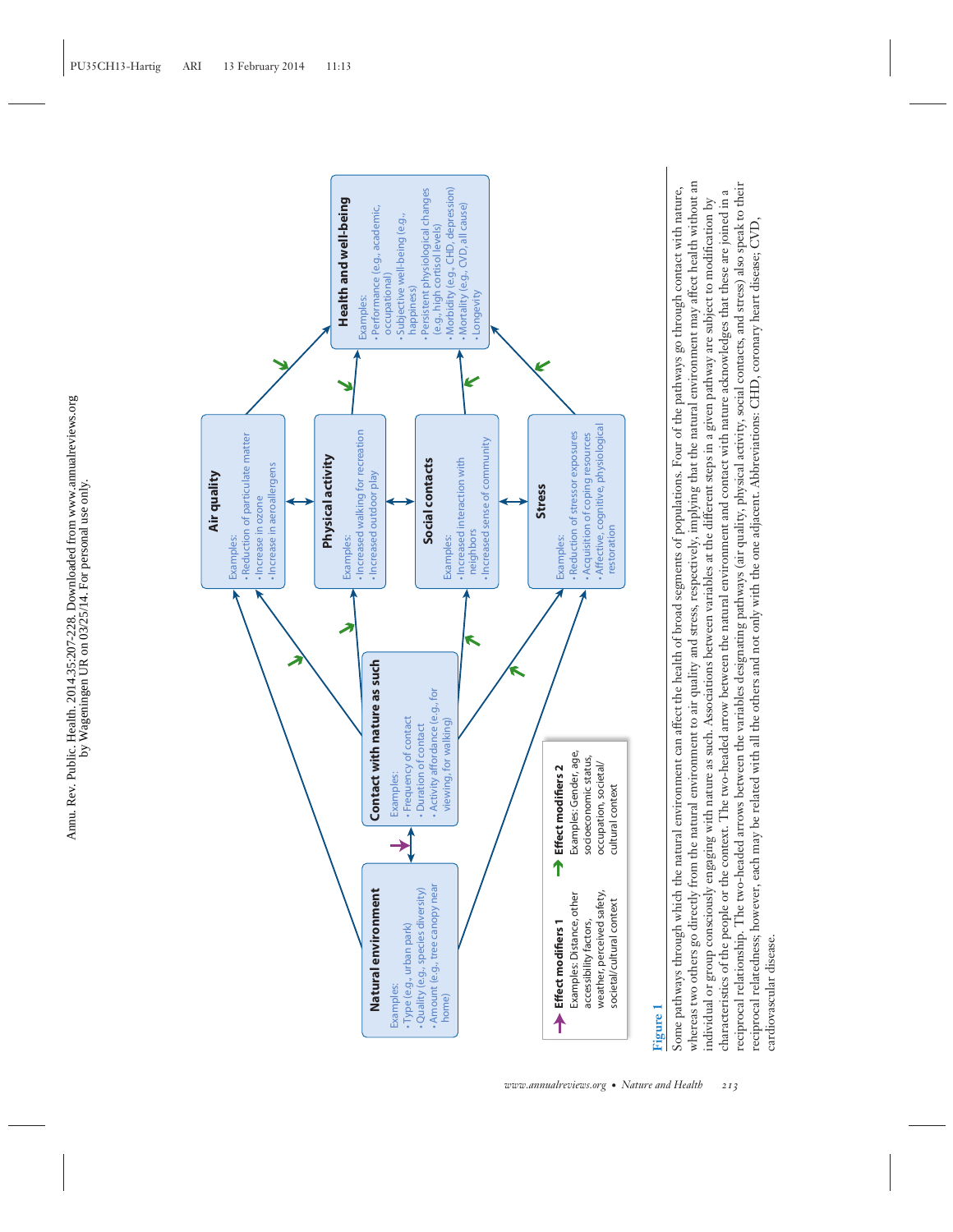trees that are heavy pollen producers, the health impact may be especially significant (19). A study of African American and Dominican children in New York City found a small but significant association between tree canopy extent and asthma and allergic sensitization (83). Hence, in some circumstances, the allergenic role of trees may eclipse their ability to improve health by reducing air contaminants.

Vegetation, especially trees, may also indirectly benefit air quality. During warm weather, trees reduce summer air conditioning demand by shading and hence cooling buildings and through the cooling effects of evapotranspiration. This effect, in turn, reduces energy demand, which, in areas served by coal-fired power plants, reduces air pollution derived from coal combustion, though not necessarily at the same location (1). During cold weather, the reverse can happen. In a simulation study in Sacramento, trees reduced the need for cooling energy in summer about three times more than they increased the need for warming energy in winter (114). The monetary benefits of energy savings related to trees may exceed those of the pollutant removal (13).

The overall impact of vegetation on air quality is therefore a function of several processes, operating in opposing directions: hydrocarbon emissions, pollen production, pollutant uptake, and effects on energy demand. Careful selection of species, design of planting configurations with regard to wind, shade, and other impacts, and maintenance of urban vegetation can optimize the beneficial effects on air quality (30, 100).

#### **Physical Activity**

Physical activity promotes physical and mental health across the life span (10, 61). Recent evidence suggests that the health benefits of increased physical activity are largest among those who were initially doing the least (104). The outdoor environment may influence how physically active an individual is by offering suitable spaces for certain types of activities. It may also attract people outdoors because of the experiences it offers. Such outings ordinarily entail some form of physical activity, usually walking.

An important precondition for the use of natural environments for physical activity is individuals' (perceived) safety (62). Although there are possible negative effects associated with physical activity (e.g., sports injuries) as well as with being in a natural environment (e.g., Lyme disease from tick bites), most of these effects are not specific to physical activity in a natural environment.

Green space is only one part or aspect of the physical environment relevant for physical activity. Which environmental characteristics promote or hamper physical activity may depend strongly on the type of activity at hand (5). Three broad activity domains may be identified: work (including study), active transport (walking, cycling), and leisure (recreation, sport). Within the work domain, the greenness of the setting is thought to be of little importance for the amount of physical activity. The same is not true for active transport. Natural features may lead people to favor walking or cycling over other transport modes by making routes to destinations more attractive; however, distance to destination, availability of suitable infrastructure (e.g., sidewalks, bicycle paths), and safety are more important factors (55). The evidence for association between green space and active transport (walking and/or cycling) is mixed, and this heterogeneity has been well summarized by recent systematic reviews (40, 78). Reasons for (noncausal) negative associations may be that large amounts of green space tend to go together with (*a*) greater distances to destinations, (*b*) higher levels of car ownership, and (*c*) better availability and lower cost of car parking spaces near one's home (28, 55).

The importance of natural environments for fostering physical activity may vary by population subgroup. Children are perhaps the most commonly studied subgroup in this context, but again results are mixed. In one review (29), ∼40% of the studies in which environmental characteristics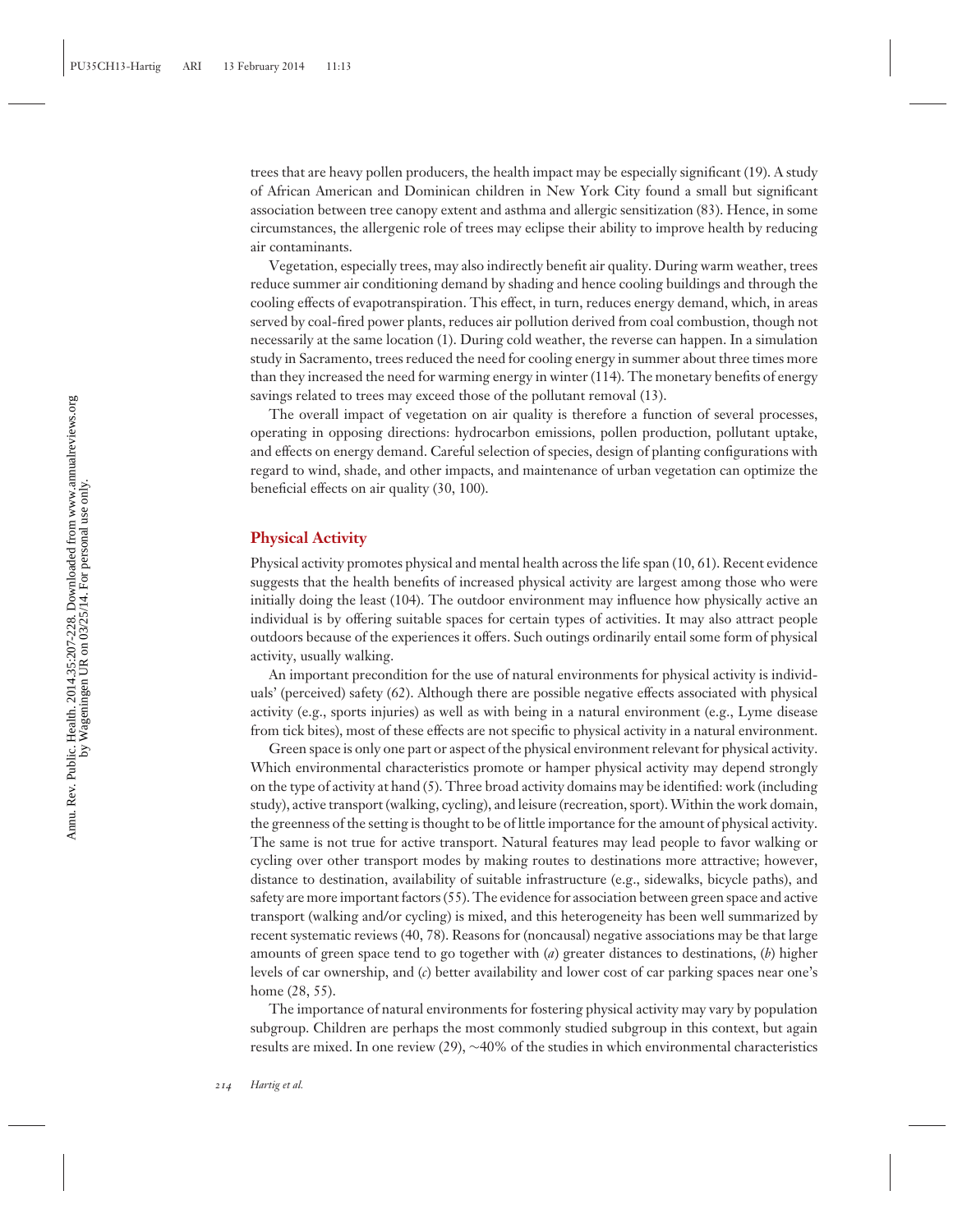were objectively measured showed park access or vegetation to be positively associated with children's physical activity levels; in the other 60% of the studies, no association was observed. A further systematic review (35) concluded that for (young) children the safety of the environment as perceived by their parents was an important moderating factor. Results from studies of older people are also mixed; two recent systematic reviews arrived at different conclusions. One (128) reviewed studies on the physical environment in general and concluded that there was no clear relationship between green space (and most other physical environmental characteristics) and physical activity of older people. The other specifically focused on green space, however, and it observed that seven out of eight studies showed a positive relationship between the greenness of the living environment and physical activity levels of older people (17). It also concluded that the perception of safety is an important moderating factor.

Relatively little attention has been paid to the relevance of specific environmental characteristics, such as the type of greenery or the quality of the open space. Results are again mixed. One study (46) concluded that very good access to large, very attractive public open space was associated with higher levels of walking. Another (56) by contrast observed no relationship between access to large, high-quality urban green spaces and recreational physical activity. A third study (25) observed a relationship of quality (but not quantity) of streetscape greenery with "green" activity, though not with total physical activity. Finally, recent results suggest that community gardening is associated with a lower body mass index (141).

Given that physical activity is assumed to be an important pathway joining nature with health, we find it surprising that few studies have formally investigated the extent to which any association between nature and health might be mediated by physical activity levels. Of four studies done (25, 88, 109, 118), only one (118) concluded that physical activity (more specifically recreational walking) was indeed an important mediator.

Finally, we note that most of the studies referred to in this overview have been cross-sectional in nature. Hence, the direction of observed relationships remains open to alternative explanations. For example, some people may choose a highly car-dependent (and presumably more green) living environment because they are not inclined to be physically active anyway (32).

#### **Social Cohesion**

Much as for physical activity, abundant research has documented positive associations between social relationships and health and well-being (57, 97). Such salutary associations have also been observed for positive relationships specifically within the neighborhood (110). A variety of terms have been introduced to reflect the potential value of social relationships in this context, including social capital, social support, social cohesion, and sense of community. Although these terms are often used interchangeably (4, 110), we draw a distinction here between social capital and social cohesion. Social capital comprises primarily those resources available to an individual through his or her social connections, which may be activated in times of need. In contrast, social cohesion refers to shared norms and values, the existence of positive and friendly relationships, and feelings of being accepted and belonging (cf. 36). We prefer to use the term social cohesion here because it is more a characteristic of neighborhoods than of individuals (4) and so more likely to be influenced by physical characteristics of the neighborhood, such as the availability and quality of green space and natural elements.

Unlike physical activity, the environmental correlates of social cohesion have received little research attention thus far. Generally, the few studies available suggest a positive relationship between social cohesion and natural environments (25, 38, 85, 118). Sugiyama et al. (118), for example, found perceived social coherence and local social interaction to be associated with the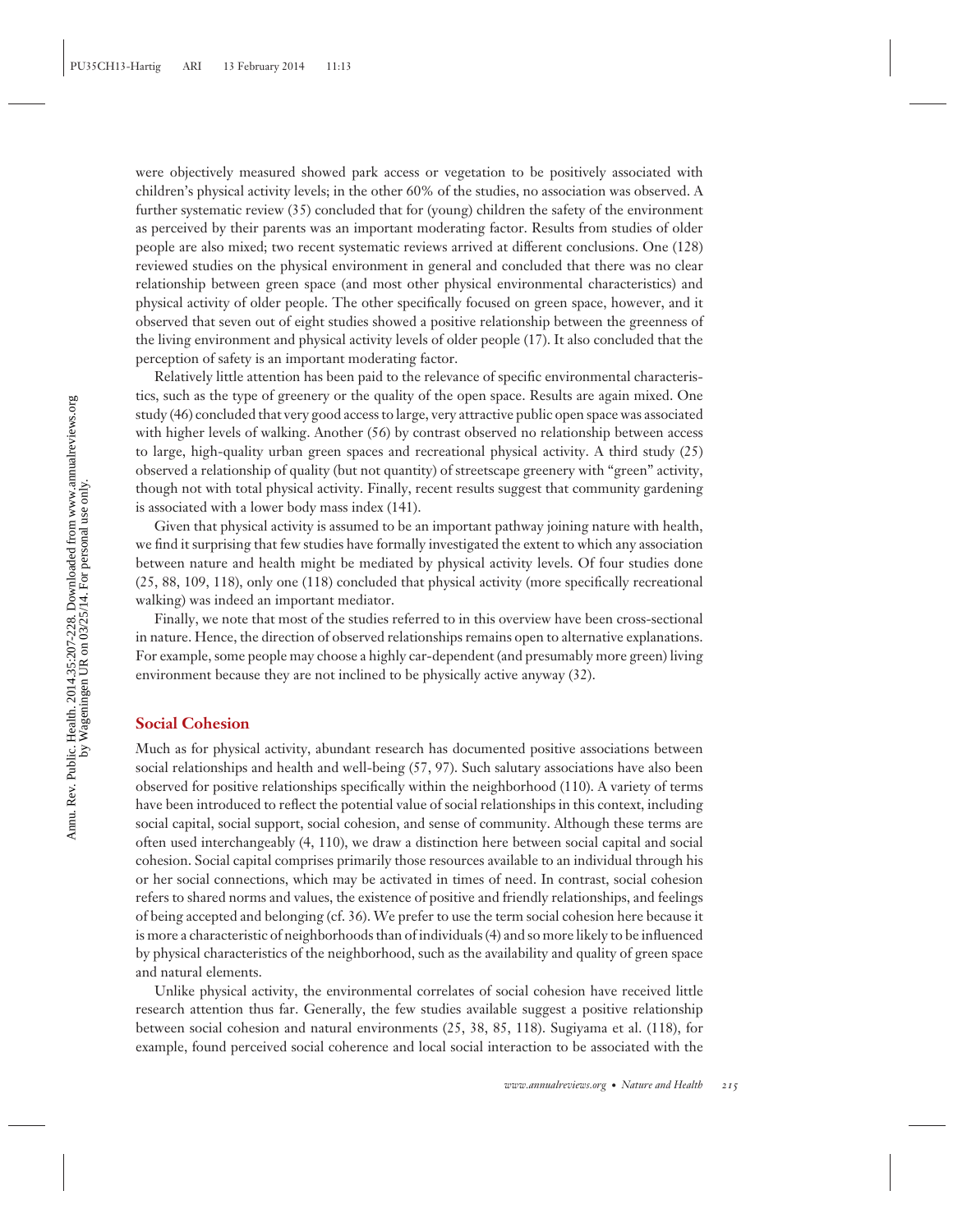perceived greenness of the neighborhood. De Vries et al. (25) found an association between streetscape greenery and perceived social cohesion at the neighborhood scale, both for the quantity and, even more strongly, for the quality of greenery.

Social cohesion within a neighborhood does not lend itself to experimental research, which makes it difficult to determine whether relations with environmental features are causal. A few studies have, however, taken advantage of circumstances that likened a natural experiment. Researchers in Chicago (77) took advantage of quasi-random assignment of public housing residents to dwelling units in architecturally similar high-rise buildings with varying amounts of vegetation outside. They found a positive association between the presence of trees and grass on the use of common spaces and informal social contact with neighbors. Moreover, the relationship between greenery and social contacts appeared to be mediated by the use of the common spaces.

The research in Chicago (77) also showed that social contact was positively related to one's sense of safety. Subsequent studies showed that residents with more trees and grass around their buildings displayed less aggressive behavior, and their buildings were associated with fewer crimes (75, 76). More recent research suggests similar positive effects of greening vacant lots, especially a reduction in gun assaults and disorderly conduct (14).

Other attributes of the environment may moderate any association between natural features and social cohesion. Arguably, local parks must be well maintained and provide attractive recreational facilities to realize their full potential in developing social ties (71). Although green space generally is positively associated with feelings of safety, in dense urban areas enclosed green spaces may reduce such feelings (84). Similarly, trees in the public realm have been associated with reduced crime rates, but small trees on private lots have been associated with increased crime rates, presumably because these trees make it more difficult to observe criminal activity (31). Some natural settings, such as community gardens, incorporate social ties almost by definition. In one study, older allotment gardeners reported having more contacts with friends and felt less lonely than did nongardening neighbors in the same age category (131).

The question remains whether social cohesion, sense of safety, aggressive behavior, and crime rates mediate an eventual relationship between contact with nature and health. Results from a few cross-sectional studies bear on this point. One found that social cohesion partially mediated the relationship between perceived neighborhood greenness and mental health (118). Another concluded that feelings of loneliness and perceived shortage of social support partially mediated the relationship between the amount of green space within one kilometer and overall health (85). A third found that social cohesion mediated relationships between quantity and quality of streetscape greenery and both overall health and mental health (25). In contrast, Francis et al. (39) found neither sense of community nor social support to be an important mediator of the relationship between the quality of public open space and mental health. No studies were identified on mediation by aggressive behavior, fear of crime, and/or crime rates.

#### **Stress Reduction**

By helping people maintain adaptive resources needed to meet the demands of life, nature can reduce risk of illnesses involving chronic stress, as well as promote a range of intermediate outcomes such as increased subjective well-being. It can do so in two general ways. First, natural areas and features can reduce exposure to challenging environmental conditions by increasing distance to stressors and/or decreasing their perceptual salience. For example, green spaces between residences and heavily trafficked roads can reduce occupant noise annoyance (99), vegetation can conceal displeasing structures (115), and landscaping around housing can help residents maintain privacy and avoid feelings of crowding (23).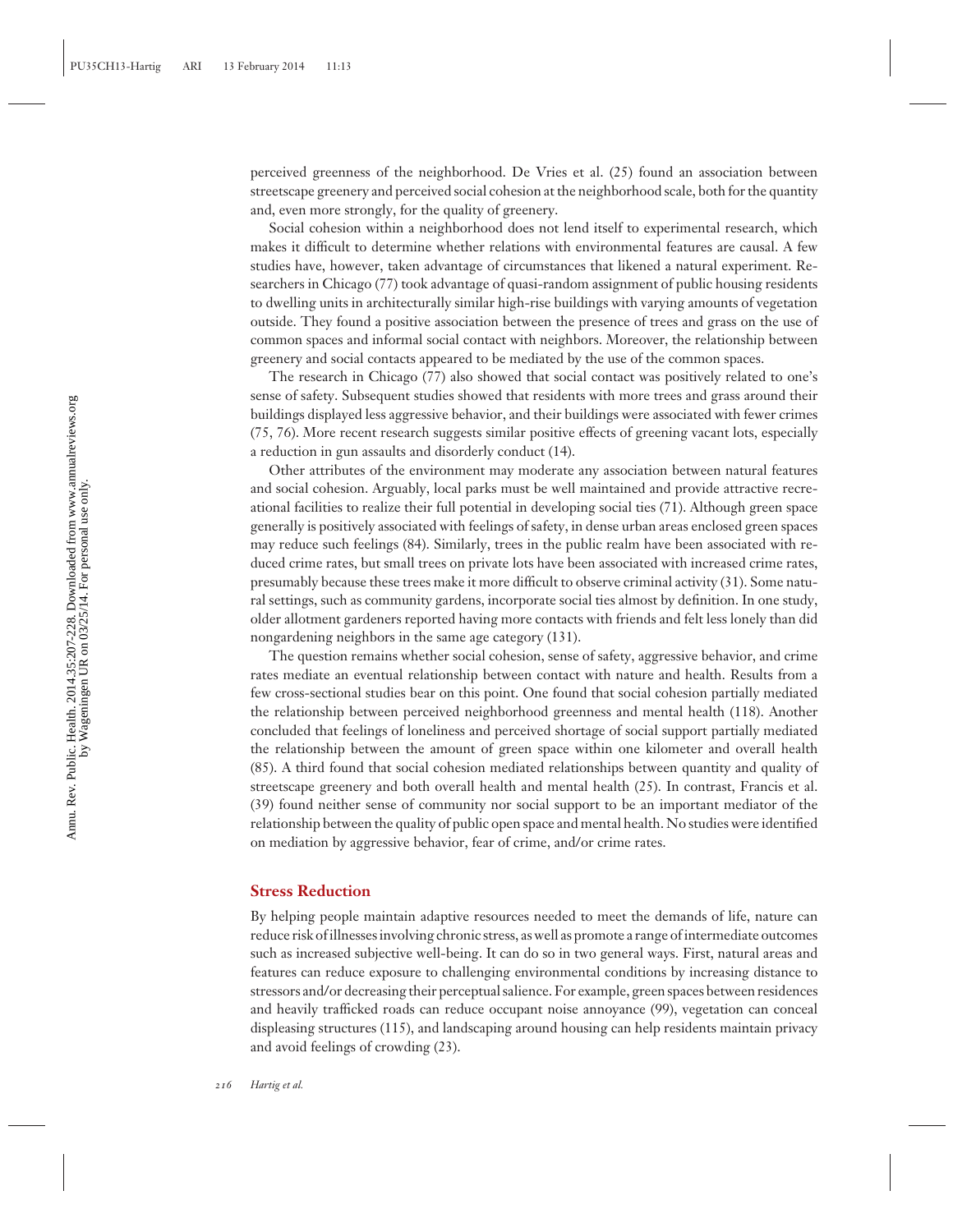Second, nature can help people restore their adaptive resources. Escape from physical and social stressors has long been described as an important motive for recreation in natural areas (58, 72). Nature's restorative quality does not, however, depend only on an absence of stressors; its restorative quality is also defined in positive terms. Another persistent motive for outdoor recreation has been appreciation of nature—for beautiful scenery, symbolic qualities, and other valued attributes (72). Push and pull motives also work in tandem in contexts other than outdoor recreation, notably the residential context. For example, residential location decisions commonly reflect efforts to both minimize stressful exposures and enhance access to restorative amenities, including green (or blue, i.e., water) areas (51).

This motive combination appears in two theories about how nature can promote more rapid and complete restoration than other environments can. They offer contrasting views on how restoration can proceed once a person has gained psychological distance from threats and other demands. Psychoevolutionary theory holds that, for a person experiencing acute stress, nature contact can very rapidly evoke positive affect, which in turn blocks negative thoughts and feelings and fosters reduction of physiological activation (126, 127). Evolution purportedly conserved this functional aesthetic response because more rapid recovery from acute stress would have helped proto-humans better prepare for the next survival task. In contrast, attention restoration theory holds that effortless attention engaged by intrinsically interesting aspects of nature enables rest for a fatigued neurocognitive inhibitory mechanism engaged when willfully directing attention (67, 68). People must inhibit task-irrelevant stimuli as they direct their attention at work and in many other circumstances. Fatigue of this directed attention capability occurs commonly, undermines effective action, and can increase susceptibility to stress (68).

Informed by one or both of these theories, true and quasi-experiments done in laboratory and field settings have assessed diverse affective, cognitive, and physiological effects of more and less natural comparison conditions, realized over varying but generally brief time spans after a naturalistic or experimental induction of a need for restoration. Published studies generally report some restorative advantage of nature, and by 2004, reviewers had judged the evidence for restorative effects of nature to be strong (54). More recently, methodological heterogeneity led other reviewers (11) to include only 3–6 studies in quantitative syntheses for each of several outcomes. They concluded, nonetheless, that the available studies provided reliable evidence of reductions in self-reported anger, fatigue, anxiety, and sadness and an increase in feelings of energy. They also found tentative evidence of enhanced attention. Conclusions regarding physiological effects were limited by a lack of studies that had the desired design features. Studies done since that 2010 review have further expanded the body of experimental evidence in several directions: additional comparison conditions [e.g., more or less open vegetation (45); encountered in different ways, e.g., work site desktop relaxation packages (60)], alone or in company (64), and in additional subpopulations [e.g., children with attention deficit disorder (ADD) (121), with effects registered using additional measurement techniques (e.g., cortisol; 129)].

Other research assumes cumulative health effects of more effective restoration on many occasions over time. That work is bolstered by studies that situate repeated contact with nature into an ongoing process of self-regulation. Such studies recognize that some people learn that natural settings are more likely than other settings to be restorative. Over time, they apply this knowledge to better manage adaptive resources such as attentional capacity (69, 73, 116). When and how that learning begins remain understudied, but childhood experience appears influential for environmental attitudes measured in later life (133, 136). Some research does suggest that restorative childhood contact with nature can cumulatively provide benefits with far-reaching developmental significance. Contact with nature may for example improve attentional function in children with ADD (121) and enhance self-discipline in children without a diagnosis (122).

**ADD:** attention deficit disorder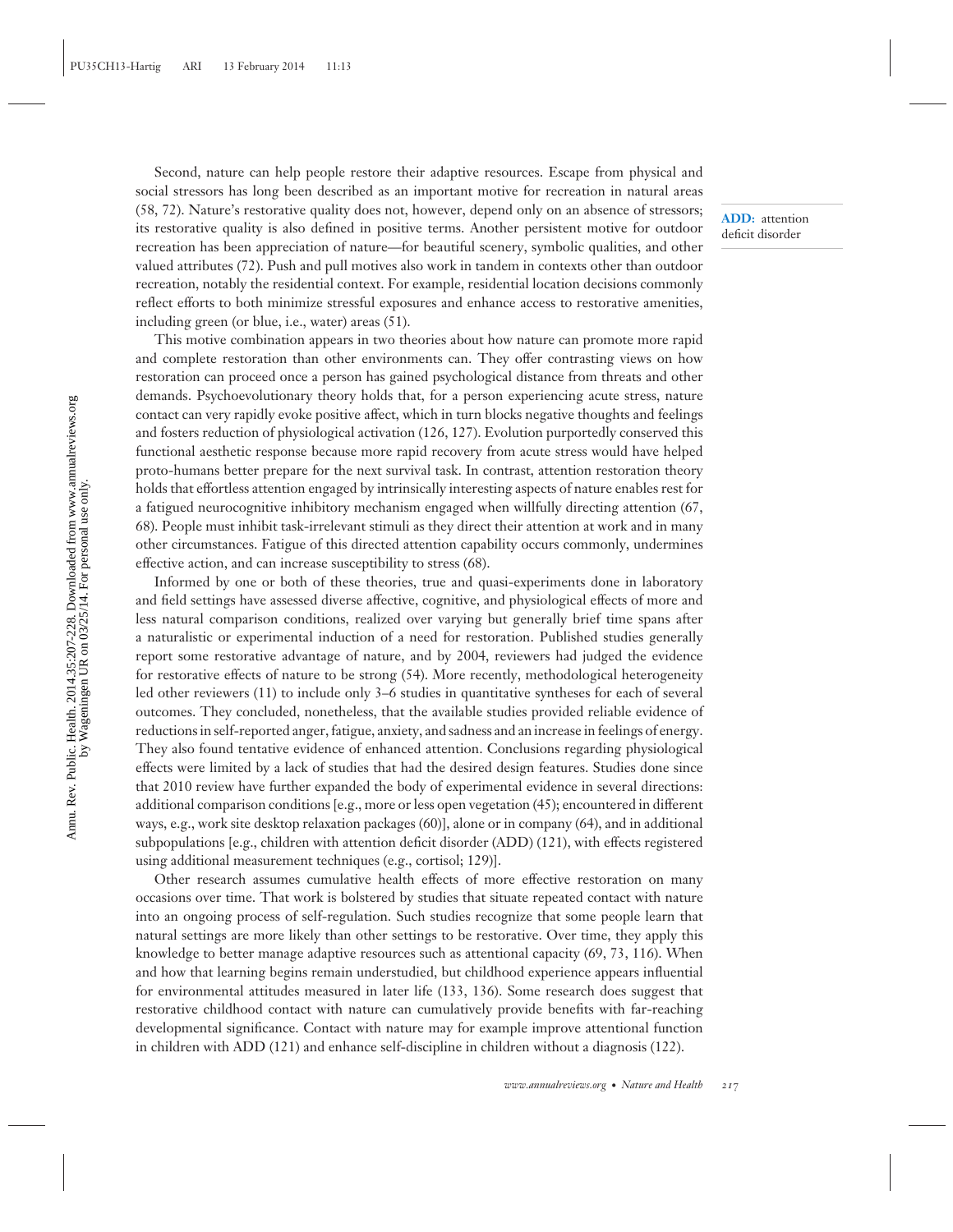Observational studies commonly cite nature's cumulative stress-reducing or restorative effects as one plausible pathway by which residential green space might affect perceived health (26, 87), diverse forms of morbidity (86), and death from circulatory disease and other causes (94). To date, however, most studies with individual data have not directly addressed a stress-reduction pathway owing to a lack of measures suitable for assessing mediation. One early quasi-experiment did however assess mediation with reference to attention restoration (76), and some recent surveys have begun to address this issue with self-report measures (25, 117). Another study has considered variation in the level of cortisol as a biomarker of chronic stress in members of a community sample living in more or less green circumstances (134); such a measure could serve tests of mediation of the effect of nature on stress-related illnesses.

Some studies have framed nature as a stress buffer, which has entailed estimating the interactive effect of stressful demands and access to nature on some health outcome. Several studies focused on nature in the residential context are illustrative. In a study done in rural New York state, conflicts at school experienced during the preceding three months were less strongly associated with psychological distress in children who had more nature in and around the home (135). In a Dutch study, the relationships between stressful life events in the previous three months and both health complaints and perceived general health were weaker among those with more green space within 3 km of the home (130). In an ecological study covering the population of England, high income deprivation had a weaker association with all-cause and circulatory disease mortality among people living in areas with relatively large amounts of green space (94).

In sum, substantial evidence speaks to the potential benefits of contact with nature for avoiding health problems traceable to chronic stress and attentional fatigue; however, the greater part of this evidence concerns the short-term restorative benefits of single encounters with or experiences in nature.

#### **The Pathways Intertwine**

Discussions of air quality, physical activity, social cohesion, and stress-reduction pathways emphasize different aspects of nature: as physical environment, as setting for (individual or social) behavior, and as experience. Contact with nature involves all these aspects, so multiple pathways are likely to be engaged simultaneously, as illustrated in **Figure 1**.

Most individual studies have focused on one particular pathway from nature to health, but some research has addressed combinations involving two or more of them. Much of this work has recognized links between physical activity and stress reduction. People commonly engage in physical activity not only or even primarily because it will serve their health in the long run, but also because it helps them to feel good in the short run, sometimes by reducing tension and stress. Conversely, people who want to enter a natural environment for restoration ordinarily must engage in some form of physical activity to do so. Accordingly, experiments have found "green exercise" more psychologically beneficial than the same exercise in settings with relatively little nature (92, 105). Thus, being active in natural settings may yield health benefits over and above the benefits of physical activity in other environments (for a meta-analysis, see 123). Conversely, a person walking or running along city streets may have to endure aversive conditions that reduce the benefits of the activity itself (49).

Multiple pathways may be purposefully combined in cultural practices that regularly bring people in contact with nature. For example, community gardening may promote social contacts during moderate physical activity that also supports restoration from stress associated with work or other demands. The Japanese practice of Shinrin-yoku, or forest-bathing, involves beliefs about the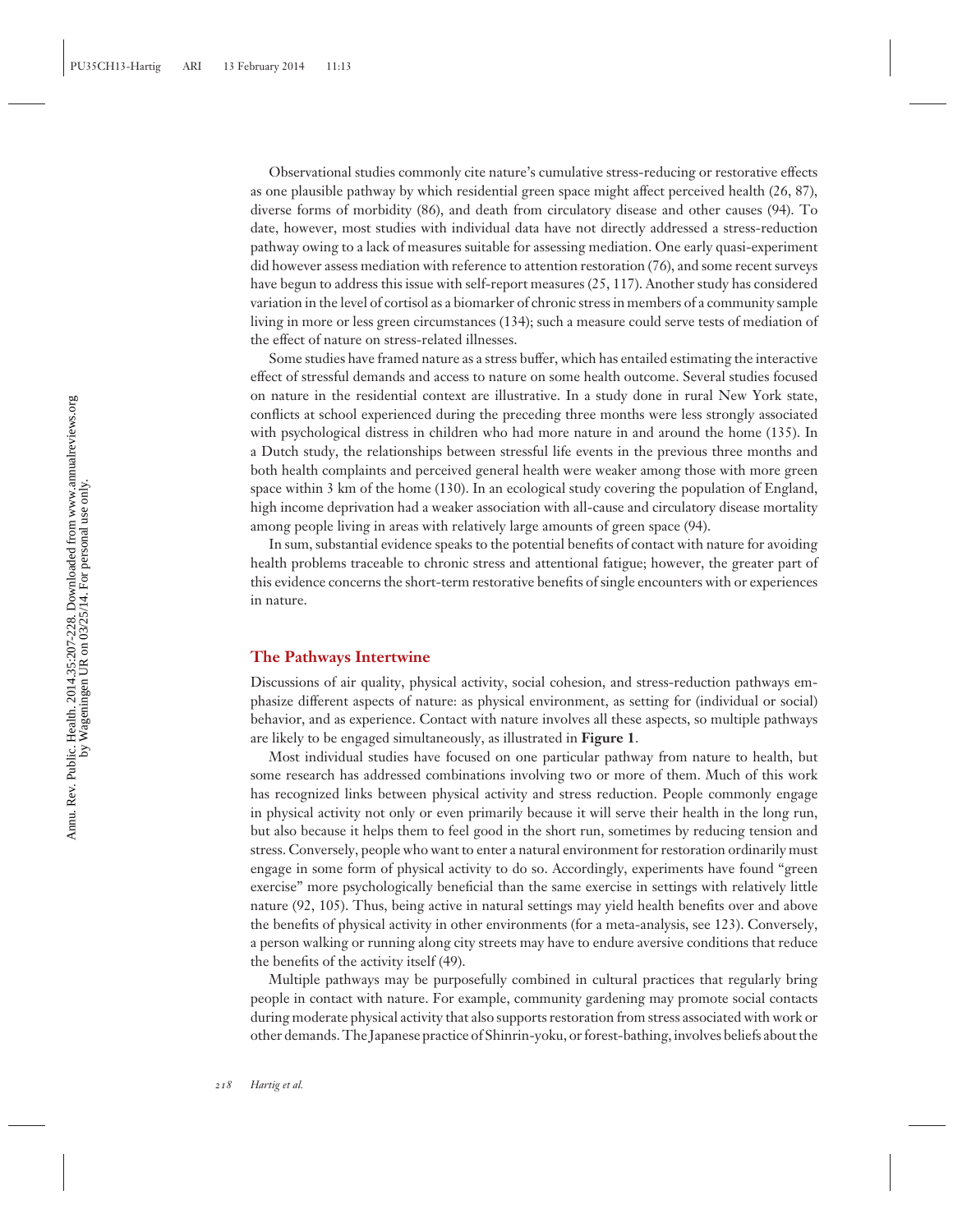salutary values of certain substances in the air, and it entails behaviors that ordinarily promote stress reduction (e.g., distancing oneself from everyday demands, adopting a meditative stance) (124).

Some cultural practices that engage multiple pathways may however not be salutary for all population subgroups. For example, in some countries, many households maintain a simple, inexpensive leisure home in the countryside, to which family members ordinarily travel together during vacation periods; however, as a domestic setting, the leisure home may also impose unwanted demands and on some household members more than others. Swedish research found that, after several years of follow-up, employed men who owned a leisure home had lower odds of retiring early for health reasons (50); however, this prospective association did not hold for women. Indeed, among highly educated and highly paid women, the likelihood of early retirement for health reasons was greater if they also owned a leisure home. Other studies have also indicated a potential gender difference in the nature-health relationship (e.g., 107).

#### **METHODOLOGICAL CHALLENGES**

In addition to the usual methodological concerns in experimental and epidemiologic research, we must tackle a litany of specific methodological challenges if we are to develop our understanding of the degree to which, how, and under which circumstances contact with nature affects human health and well-being.

#### **Measuring Exposure to Nature**

Contact with nature challenges definition and control in field and laboratory experiments, and it is even more difficult to assess in free-living populations. Studies at population level typically assess exposure in one of three ways: assessments of exposure by how much nature there is in, or close to, the participants' area of residence; survey questions about how much time, and/or how often, people visit natural environments; and objective measures of contact via GPS (global positioning systems) technology. Each method has problems; that people live near natural spaces, report visiting them, or position themselves spatially within them does not mean that individuals actually have had contact with nature in a way that affects their health. None of these measures includes visual contact with nature from, for example, windows at home or in the workplace, which may also have beneficial effects (66). Furthermore, these measures typically miss fine details of exposure that may be important, such as the timing of exposure (e.g., for many environmental exposures, specific windows of vulnerability exist across the life span), the seasonality of exposure (e.g., the role of deciduous trees being in leaf), the quality of the nature (e.g., area in mature trees versus immature trees versus shrubs versus lawn), and the duration of exposure.

#### **Measuring Outcomes**

The other end of the equation between natural environment and health is the assessment of health itself. Plausible health impacts are varied and multiple, positive and negative, psychological and physiological, short term and/or long term. This plurality means many different health measures can be used, which, in turn, makes it difficult to achieve a coherent body of research. There is a particular challenge in bridging what we know about effects of contact with nature from smallscale, shorter-term experimental studies and what we might expect to observe as effects in the real world at the population level. For example, it is difficult to determine what the fall in blood pressure on viewing nature, established in experimental studies, might mean for rates of heart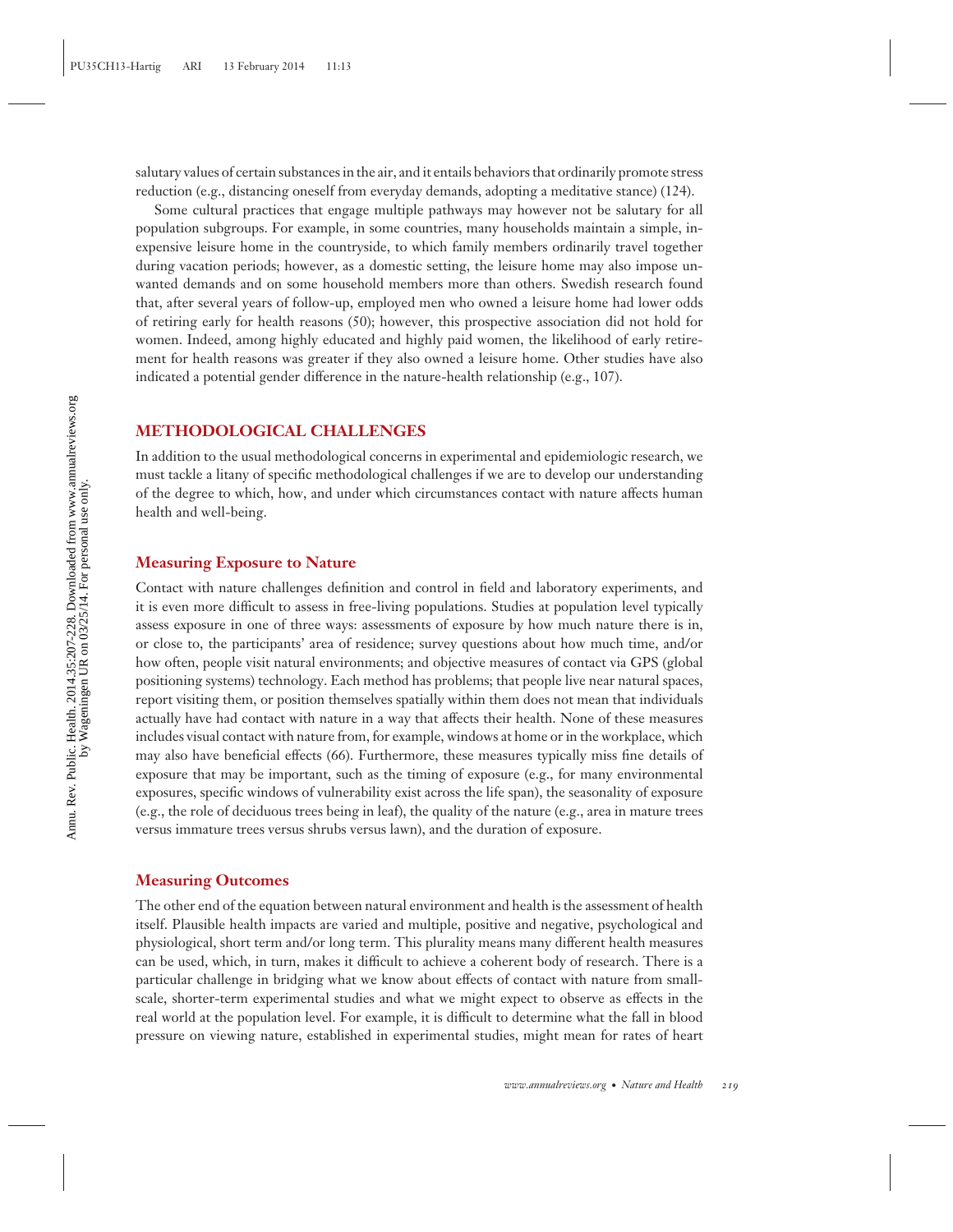disease among regular visitors to national parks. There is no simple solution to this challenge and no one clearly superior set of instruments or measurements that are suited to use in all settings and studies.

#### **Understanding Mechanisms**

Understanding how any relationship between nature and health happens can aid interventions that promote possible benefits. It is also vital for specifying who might benefit most and least from the relationship. The challenge is that, as we have noted, the mechanisms by which nature might affect health are multiple and synergistic. They likely vary in significance within a single contact with nature, between contacts, across the life course, between population subgroups, between environment types and across cultures. Understandings of mechanisms being developed in the relatively controlled conditions of experiments should eventually help epidemiologists to form better hypotheses about the variation in associations they could expect at a population level.

#### **Demonstrating Causality at a Population Level**

Positive, short-term effects of contact with nature on affect, cognition, and physiology have been reasonably well established in laboratory and field experiments. However, cross-sectional designs still dominate studies of long-term health outcomes measured in populations. The vulnerability of these designs to confounding and reverse causality is a particular problem. The likelihood of contact with nature is strongly patterned by socioeconomic, ethnic, age, and cultural characteristics, which are, themselves, linked to health. Richardson et al. (108) provide a fine example of the potential for confounding factors to obscure relationships between green space and health at a population level.

Both experimental and longitudinal observational designs are potential routes to better evidence for a causal relationship among free-living populations. For studies of nature and health, however, both types of study impose specific challenges. Experimental studies at a population level are hard to perform. Manipulating environments or people is difficult and expensive. Scientists often must rely on public agencies or authorities to fund and deliver environmental changes, such as the creation of a new park or trail. It can also be difficult to establish and maintain control sites or populations, and opportunities to randomize the receipt of environmental interventions to different communities are rare. Useful results have emerged from quasi-experimental and beforeafter studies that capture some of the attributes of true experiments (14, 75). The timescale for effects is also often a constraint. Funding to follow-up intervention studies is rarely longer than 3–5 years, but effects at a population level (perhaps even intergenerational effects) may take longer to establish.

Research on nature and health has been undertaken within different scientific paradigms. Attitudes toward the level of proof for an association, indeed attitudes toward the very idea of "proof," vary between paradigms and are contested within them. Biomedical research, for example, often places great emphasis on low *p*-value thresholds for acceptance of an association. Frumkin (43) recently suggested, however, that the application of stringent *p*-value thresholds needs careful and explicit reconsideration in studies of nature and health. Moving from partial evidence to evidence-based recommendations regarding nature contact is a thorny problem.

For their part, existing panel or cohort studies that have good measures of health and well-being rarely also carry detailed information on contact with natural environments because this topic is relatively new to public health and epidemiology. Moreover, data sets that can also capture the change in or development of natural environments over time are rare.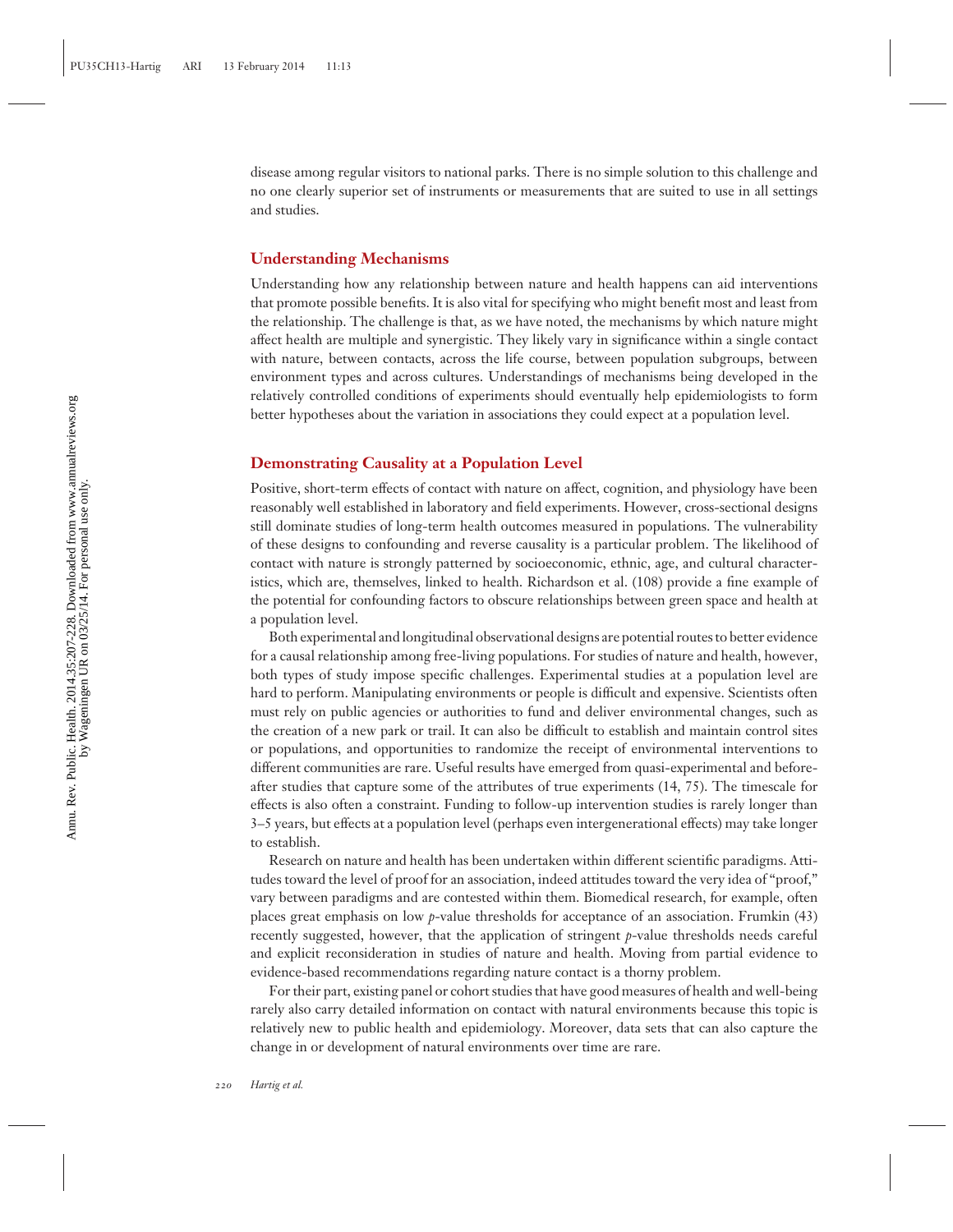#### **Effect Size**

Evidence suggests that contact with nature has a small effect on health and well-being in comparison to structural characteristics such as income, employment, or education, and behavioral characteristics such as smoking. The signal-to-noise ratio in population-level studies is often small, and these studies need to be well designed and of sufficient power to identify any benefits. This does not mean that such studies are not worth doing, however; a small beneficial effect on a large number of people is a large contribution to population health (111).

#### **PRIORITIES FOR FURTHER RESEARCH**

Throughout this review we have identified issues that warrant further research, and in the previous section we have identified methodological challenges that must be met. Here, we try to highlight some specific priorities for the field.

First, we see a need to seek, create, and take opportunities for population-level experimental studies when they arise, within an understanding of their limits. Doing so will assist in demonstrating the degree to which nature-health relations have meaning for population health. We should also work to incorporate questions about contact with nature in ongoing longitudinal studies and ensure that high-quality data on change in type, quality, and availability of nature are maintained into the future and created retrospectively for the past. These additions would permit studies consistent with both cohort and life-course perspectives on relationships between nature and health.

Second, research on which types of nature are relatively effective for particular outcomes, and which qualities of those types are highly relevant, may be more fruitful when guided by theoretical ideas about why a particular type or quality of that type is likely to contribute to a particular pathway to health. Natural elements that are effective in improving air quality are not necessarily the same as those best suited to improving social cohesion in a neighborhood or to promoting psychological restoration.

Third, with specific regard to the stress pathway, much work remains to be done to rigorously assess theoretical claims regarding the components of experience that sustain attention restoration and stress recovery. To what extent, for example, are beneficial effects dependent on gaining psychological distance from stressful demands versus engaging with positive aspects of the nature encountered? This work will be aided by, among other things, further development of measures of perceived restorative quality in environments, and experimentation that more directly addresses the interplay of stress recovery, attention restoration, and other possible processes through which adaptive resources become renewed (cf. 49).

Fourth, if we acknowledge the competing priorities for funding and investment in health and health care, some research on nature and health might gain from a health economics perspective. If contact with nature is cost-effective as a means to protect and improve population health, it should be resourced and prioritized in preference to other approaches. Arguably, doing so requires knowledge not only about the economic significance of the health benefits generated, but also about the "doses" of nature needed to generate those benefits at the lowest possible cost. Discussions of dose, however, can entail a variety of problems, such as trivialization of contact with nature through neglect of long-term consequences of particularly powerful forms of contact (e.g., life-changing wilderness experiences). The dose metaphor therefore must be handled with care (137). As with other health-related issues, economic analyses must extend beyond health impacts to account for other benefits. For instance, an urban park may offer not only health benefits, but also benefits such as stormwater management and enhanced property values.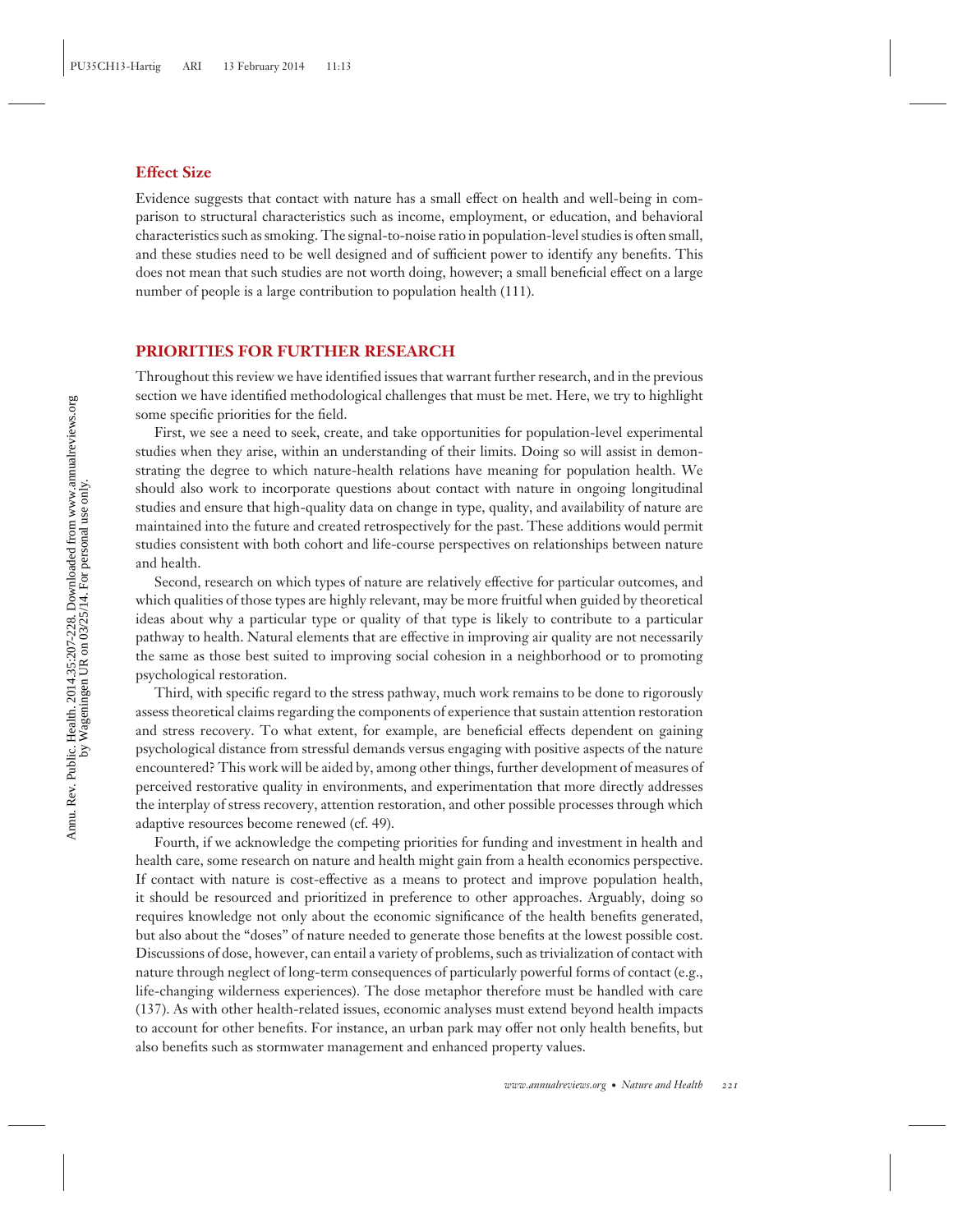Finally, variety between population subgroups in access to, use of, and responses to nature remains persistently underexplored. Spatial, social, economic, racial, cultural, and demographic differences in relationships between nature and health seem highly probable. It may be that relationships between nature and health are implicated in exacerbating or mitigating health inequalities between subgroups, for example. This potential should be thoroughly explored.

#### **CONCLUDING COMMENTS**

We have provided for a general public health audience an overview of research on how contact with nature relates to health in urbanized societies. We have not covered this body of work comprehensively, but instead have focused on nature as represented by aspects of the physical environment relevant to planning, design, and policy measures that target broad segments of urban populations, such as the availability of urban parks, the amount of green space in and near residential areas, and the preservation of peri-urban natural areas. Given our public health orientation, we have focused on the conditions of everyday life for the greatest part of the populations of interest. We consequently have hardly touched on the extensive literatures on wilderness experience (for reviews, see 72, 139) and contact with nature in the treatment and management of disability and illnesses such as depression (47) and breast cancer (21; see 2 for a review).

Despite such significant omissions, we trust readers will take away an appreciation not only of the diversity and complexity in forms of nature contact and potential benefits thereof, but also of the many challenges faced in characterizing those contacts and benefits. Taken together, the research reviewed does indicate that contact with nature can promote health. The evidence for some benefits, such as short-term restorative effects, is already quite strong. That said, nature contact should not be assumed always and automatically to be good for health; we have more to learn about for whom, when, how, and in which contexts it offers benefits.

Much also remains to be done to help those responsible for environmental policy, design, and management to make realistic assessments of what nature can and cannot do in their domain of activity. Part of this task involves explaining how health benefits might coincide (versus conflict with) other benefits, such as better stormwater management, species preservation, and carbon sequestration. If a particular form of nature contact shows small health benefits, interventions to promote it may still justify public investment if the health benefits combine with other benefits.

In closing, we recognize that many people speak of human-nature relations in moral/ethical and spiritual/religious terms with a view toward preservation of the natural environment. We respect such views. Our observations here regarding human health values should not be understood as the only or even the main bases for arguments regarding protection of habitats, species, and ecosystem integrity.

#### **DISCLOSURE STATEMENT**

H. Frumkin is a board member of the US Green Building Council and of the Children and Nature Network. R. Mitchell supervises a doctoral student funded by the UK Forestry Commission and has received research funding from the Forestry Commission in the recent past. The other authors are not aware of any affiliations, memberships, funding, or financial holdings that might be perceived as affecting the objectivity of this review.

#### **ACKNOWLEDGMENTS**

R. Mitchell was funded under a European Research Council grant (ERC-2010-StG Grant 263501).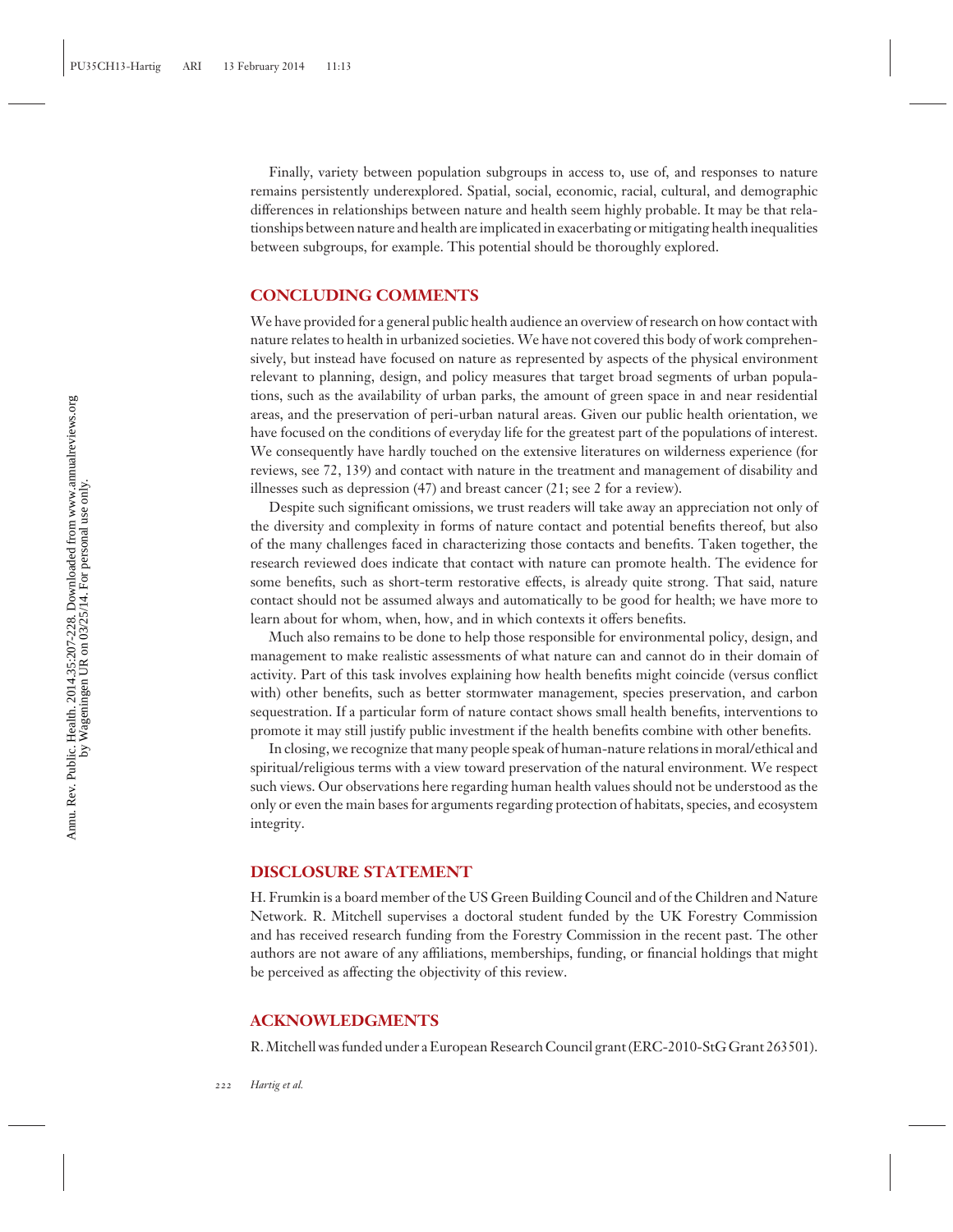#### **LITERATURE CITED**

- 1. Akbari H, Kurn DM, Bretz SE, Hanford JW. 1997. Peak power and cooling energy savings of shade trees. *Energy Build.* 25:139–48
- 2. Annerstedt M, Währborg P. 2011. Nature-assisted therapy: systematic review of controlled and observational studies. *Scand. J. Public Health* 39:371–88
- 3. Barton J, Pretty J. 2010. What is the best dose of nature and green exercise for improving mental health? A multi-study analysis. *Environ. Sci. Technol.* 44:3947–55
- 4. Baum FE, Ziersch AM, Zhang G, Osborne K. 2009. Do perceived neighbourhood cohesion and safety contribute to neighbourhood differences in health? *Health Place* 15:925–34
- 5. Bauman AE, Reis RS, Sallis JF, Wells JC, Loos RJ, Martin BW. 2012. Correlates of physical activity: Why are some people physically active and others not? *Lancet* 380:258–71
- 6. Beck AM, Meyers NM. 1996. Health enhancement and companion animal ownership. *Annu. Rev. Public Health* 17:247–57
- 7. Beckett KP, Freer-Smith PH, Taylor G. 2000. The capture of particulate pollution by trees at five contrasting urban sites. *Arboric. J.* 24:209–30
- 8. Bedimo-Rung AL, Mowen AJ, Cohen DA. 2005. The significance of parks to physical activity and public health: a conceptual model. *Am. J. Prev. Med.* 28:159–68
- 9. Benjamin MT, Winer AM. 1998. Estimating the ozone-forming potential of urban trees and shrubs. *Atmos. Environ.* 32:53–68
- 10. Bize R, Johnson JA, Plotnikoff RC. 2007. Physical activity level and health-related quality of life in the general adult population: a systematic review. *Prev. Med.* 45:401–15
- 11. Bowler DE, Buyung-Ali LM, Knight TM, Pullin AS. 2010. A systematic review of evidence for the added benefits to health of exposure to natural environments. *BMC Public Health* 10:456
- 12. Bowler DE, Buyung-Ali L, Knight TM, Pullin AS. 2010. Urban greening to cool towns and cities: a systematic review of the empirical evidence. *Landsc. Urban Plann.* 97:147–55
- 13. Brack CL. 2002. Pollution mitigation and carbon sequestration by an urban forest. *Environ. Pollut.* 116:S195–200
- 14. Branas CC, Cheney RA, MacDonald JM, Tam VW, Jackson TD, Ten Have TR. 2011. A difference-indifferences analysis of health, safety, and greening vacant urban space. *Am. J. Epidemiol.* 174:1296–306
- 15. Bratman GN, Hamilton JP, Daily GC. 2012. The impacts of nature experience on human cognitive function and mental health. *Ann. N.Y. Acad. Sci.* 1249:118–36
- 16. Bringslimark T, Hartig T, Patil GG. 2009. The psychological benefits of indoor plants: a critical review of the experimental literature. *J. Environ. Psychol.* 29:422–33
- 17. Broekhuizen K, de Vries SI, Pierik FH. 2013. *Healthy Aging in a Green Living Environment: A Systematic Review of the Literature.* TNO rep. R10154. Leiden: TNO
- 18. Brooks GD, Bush RK. 2009. Allergens and other factors important in atopic disease. In *Patterson's Allergic Diseases*, ed. LC Grammer, PA Greenberger, pp. 73–103. Philadelphia: Lippincott, Williams & Wilkins. 7th ed.
- 19. Cariñanos P, Casares-Porcel M. 2011. Urban green zones and related pollen allergy: a review. Some guidelines for designing spaces with low allergy impact. *Landsc. Urban Plann.* 101:205–14
- 20. Chameides WL, Lindsay RW, Richardson J, Kiang CS. 1989. The role of biogenic hydrocarbons in urban photochemical smog—Atlanta as a case-study. *Science* 241:1473–75
- 21. Cimprich B. 1993. Development of an intervention to restore attention in cancer patients. *Cancer Nurs.* 16:83–92
- 22. Colfer CJP, Sheil D, Kishi M. 2006. *Forests and Human Health: Assessing the Evidence*. Bogor, Indones.: Cent. Int. For. Res. **[http://www.cifor.org/publications/pdf\\_files/OccPapers/OP-45.pdf](http://www.cifor.org/publications/pdf_files/OccPapers/OP-45.pdf)**
- 23. Day LL. 2000. Choosing a house: the relationship between dwelling type, perception of privacy and residential satisfaction. *J. Plan Educ. Res.* 19:265–75
- 24. de Vries S, Claßen T, Eigenheer-Hug S-M, Korpela K, Maas J, et al. 2011. Contributions of natural environments to physical activity. See Ref. 98, pp. 205–43
- 25. de Vries S, van Dillen SME, Groenewegen PP, Spreeuwenberg P. 2013. Streetscape greenery and health: stress, social cohesion and physical activity as mediators. *Soc. Sci. Med.* 94:26–33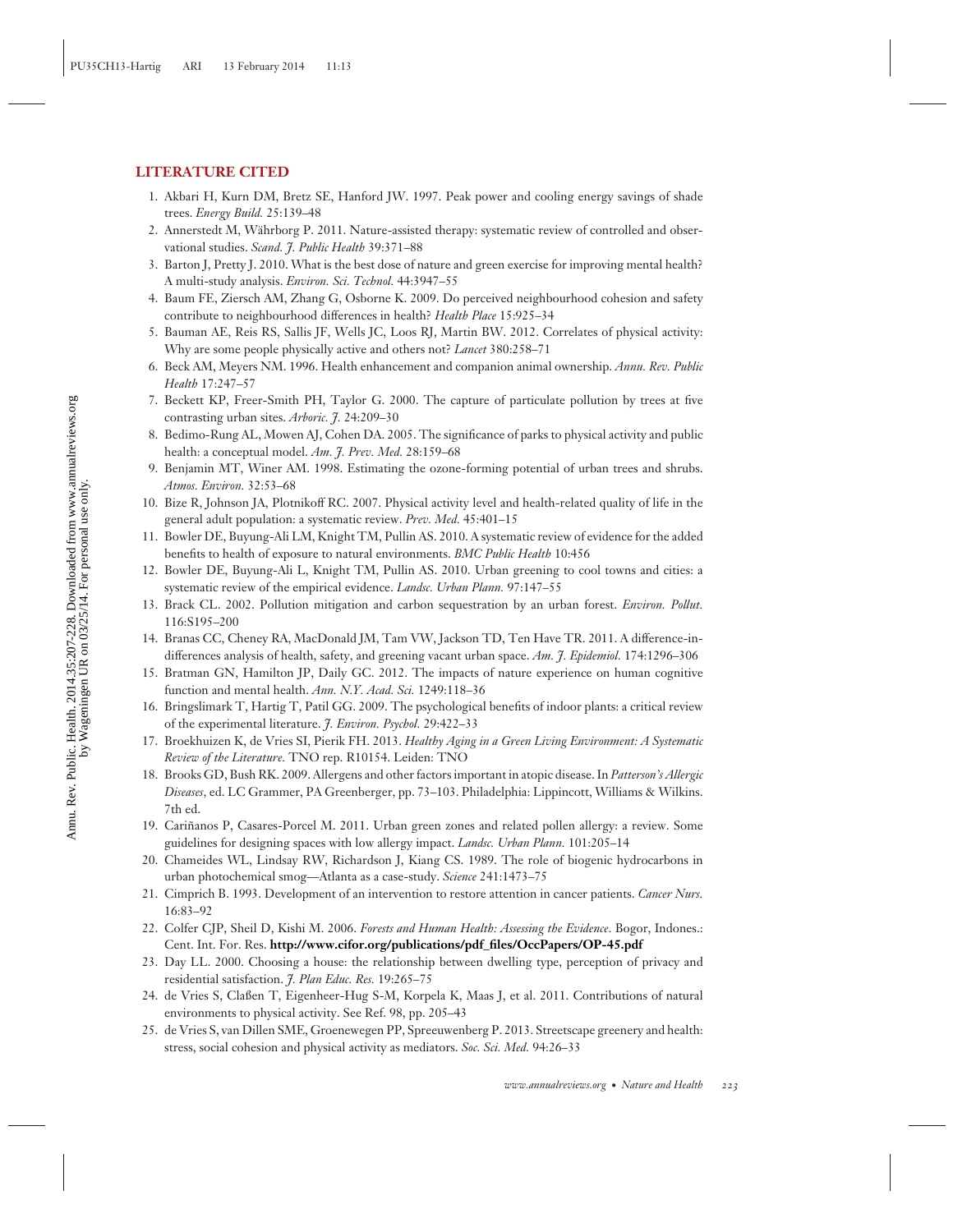- 26. de Vries S, Verheij RA, Groenewegen PP, Spreeuwenberg P. 2003. Natural environments—healthy environments? An exploratory analysis of the relationship between greenspace and health. *Environ. Plann. A* 35:1717–31
- 27. DellaValle CT, Triche EW, Leaderer BP, Bell ML. 2012. Effects of ambient pollen concentrations on frequency and severity of asthma symptoms among asthmatic children. *Epidemiology* 23:55–63
- 28. Den Hertog F, Bronkhorst M, Moerman M, Van Wilgenburg R. 2006. *De Gezonde Wijk. Een onderzoek naar de relatie tussen fysieke wijkkenmerken en lichamelijke activiteit* [*The Healthy District. A Study on the Relationship Between Physical Characteristics of a District and Physical Activity*]. Amsterdam: EMGO Inst.
- 29. Ding D, Sallis JF, Kerr J, Lee S, Rosenberg DE. 2011. Neighborhood environment and physical activity among youth: a review. *Am. J. Prev. Med.* 41:442–55
- 30. Domm J, Drew R, Greene A, Ripley E, Smardon R, Tordesillas J. 2008. Recommended urban forest mixtures to optimize selected environmental benefits. *EnviroNews: Int. Soc. Environ. Bot.* 14:7–10
- 31. Donovan GH, Prestemon JP. 2012. The effect of trees on crime in Portland, Oregon. *Environ. Behav.* 44:3–30
- 32. Eid J, Overman HG, Puga D, Turner MA. 2008. Fat city: questioning the relationship between urban sprawl and obesity. *J. Urban Econ.* 63:385–404
- 33. Engel GL. 1977. The need for a new medical model: a challenge for biomedicine. *Science* 196:129–36
- 34. Escobedo FJ, Nowak DJ. 2009. Spatial heterogeneity and air pollution removal by an urban forest. *Landsc. Urban Plann.* 90:102–10
- 35. Ferdinand AO, Sen B, Rahurkar S, Engler S, Menachemi N. 2012. The relationship between built environments and physical activity: a systematic review. *Am. J. Public Health* 102:e7–13
- 36. Forrest R, Kearns A. 2001. Social cohesion, social capital and the neighbourhood. *Urban Stud.* 38:2125– 43
- 37. Fowler D. 2002. Pollutant deposition and uptake by vegetation. In *Air Pollution and Plant Life*, ed. JNB Bell, M Treshow, pp. 43–67. New York: Wiley. 2nd ed.
- 38. Francis J, Giles-Corti B, Wood L, Knuiman M. 2012. Creating sense of community: the role of public space. *J. Environ. Psychol.* 32:401–9
- 39. Francis J, Wood LJ, Knuiman M, Giles-Corti B. 2012. Quality or quantity? Exploring the relationship between public open space attributes and mental health in Perth, Western Australia. *Soc. Sci. Med.* 74:1570–77
- 40. Fraser SDS, Lock K. 2011. Cycling for transport and public health: a systematic review of the effect of the environment on cycling. *Eur. J. Public Health* 21:738–43
- 41. Frost SS, Goins RT, Hunter RH, Hooker SP, Bryant LL, et al. 2010. Effects of the built environment on physical activity of adults living in rural settings. *Am. J. Health Promot.* 24:267–83
- 42. Frumkin H. 2001. Beyond toxicity: human health and the natural environment. *Am. J. Prev. Med.* 20:234–40
- 43. Frumkin H. 2013. The evidence of nature and the nature of evidence. *Am. J. Prev. Med.* 44:196–97
- 44. Galea S, Vlahov D. 2005. Urban health: evidence, challenges, and directions. *Annu. Rev. Public Health* 26:341–65
- 45. Gatersleben B, Andrews M. 2013. When walking in nature is not restorative—the role of prospect and refuge. *Health Place* 20:91–101
- 46. Giles-Corti B, Broomhall MH, Knuiman M, Collins C, Douglas K, et al. 2005. Increasing walking: How important is distance to, attractiveness, and size of public open space? *Am. J. Prev. Med.* 28:169–76
- 47. Gonzalez MT, Hartig T, Patil GG, Martinsen EW, Kirkevold M. 2010. Therapeutic horticulture in clinical depression: a prospective study of active components. *J. Adv. Nurs.* 66:2002–13
- 48. Hartig T. 1993. Nature experience in transactional perspective. *Landsc. Urban Plann.* 25:17–36
- 49. Hartig T, Evans GW, Jamner LD, Davis DS, Gärling T. 2003. Tracking restoration in natural and urban field settings. *J. Environ. Psychol.* 23:109–23
- 50. Hartig T, Fransson U. 2009. Leisure home ownership, access to nature, and health: a longitudinal study of urban residents in Sweden. *Environ. Plann. A* 41:82–96
- 51. Hartig T, Johansson G, Kylin C. 2003. Residence in the social ecology of stress and restoration. *J. Soc. Iss.* 59:611–36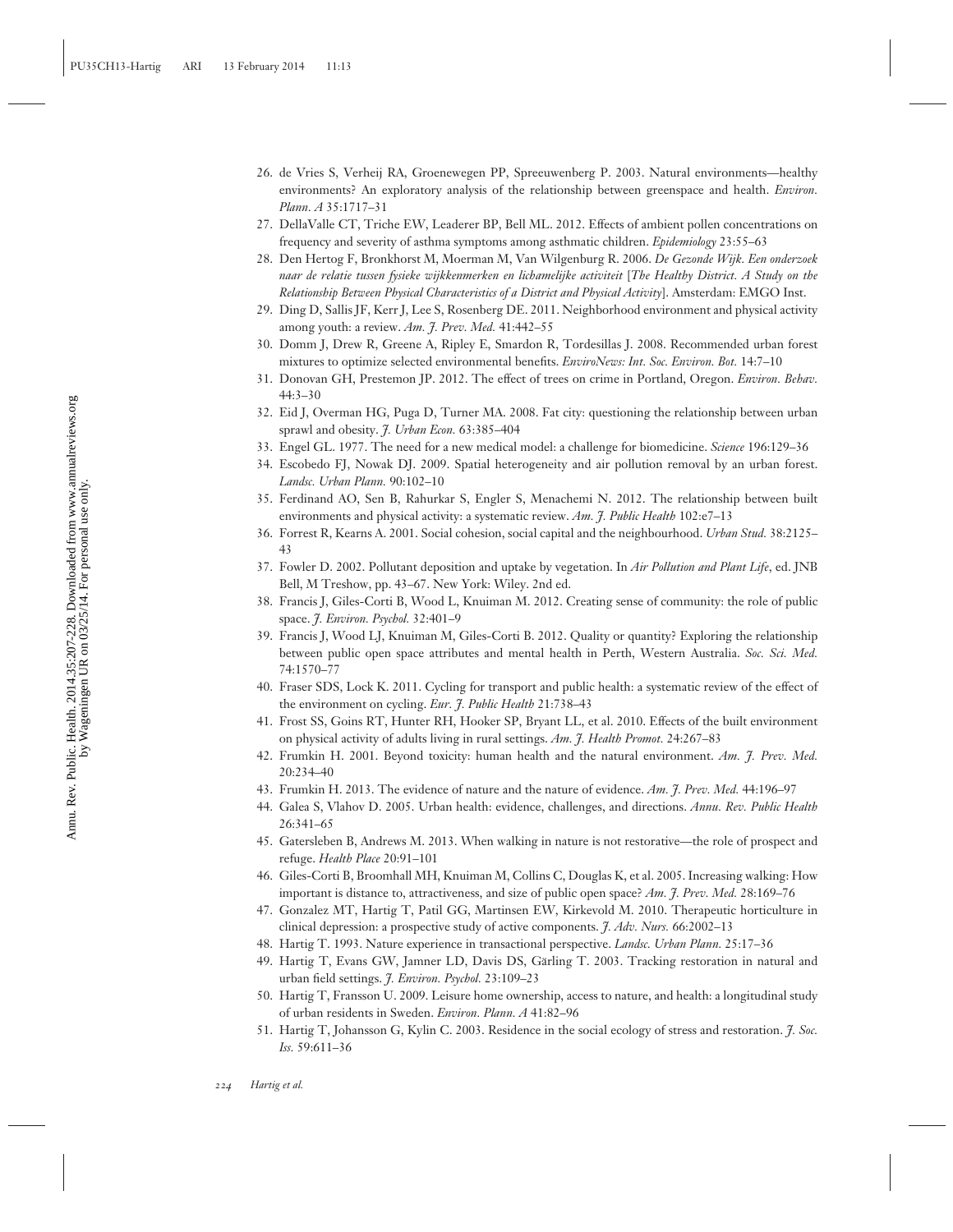- 52. Hartig T, Mang M, Evans GW. 1991. Restorative effects of natural environment experiences. *Environ. Behav.* 23:3–26
- 53. Hartig T, van den Berg AE, Hagerhall CM, Tomalak M, Bauer N, et al. 2011. Health benefits of nature experience: psychological, social and cultural processes. See Ref. 98, pp. 127–68
- 54. Health Counc. Neth. 2004. *Nature and Health: The Influence of Nature on Social, Psychological and Physical Well-Being.* The Hague: Health Counc. Neth., RMNO. **[http://www.gezondheidsraad.nl/sites/](http://www.gezondheidsraad.nl/sites/default/files/Nature_and_health.pdf) [default/files/Nature\\_and\\_health.pdf](http://www.gezondheidsraad.nl/sites/default/files/Nature_and_health.pdf)**
- 55. Heinen E, van Wee B, Maat K. 2010. Commuting by bicycle: an overview of the literature. *Transp. Rev.* 30:59–96
- 56. Hillsdon M, Panter J, Foster C, Jones A. 2006. The relationship between access and quality of urban green space with population physical activity. *Public Health* 120:1127–32
- 57. Holt-Lunstad J, Smith TB, Layton JB. 2010. Social relationships and mortality risk: a meta-analytic review. *PLoS Med.* 7:e1000316
- 58. Home R, Hunziker M, Bauer N. 2012. Psychosocial outcomes as motivations for visiting nearby urban green spaces. *Leis. Sci.* 34:350–65
- 59. Islam MN, Rahman K-S, Bahar MM, Habib MA, Ando K, Hattori N. 2012. Pollution attenuation by roadside greenbelt in and around urban areas. *Urban For. Urban Green.* 11:460–64
- 60. Jahncke H, Hygge S, Halin N, Green AM, Dimberg K. 2011. Open-plan office noise: cognitive performance and restoration. *J. Environ. Psychol.* 31:373–82
- 61. Janssen I, LeBlanc AG. 2010. Systematic review of the health benefits of physical activity and fitness in school-aged children and youth. *Int. J. Behav. Nutr. Phys. Act.* 7:40
- 62. Jansson M, Fors H, Lindgren T, Wiström B. 2013. Perceived personal safety in relation to urban woodland vegetation—a review. *Urban For. Urban Green.* 12:127–33
- 63. Jim CY, Chen WY. 2008. Assessing the ecosystem service of air pollutant removal by urban trees in Guangzhou (China). *J. Environ. Manag.* 88:665–76
- 64. Johansson M, Hartig T, Staats H. 2011. Psychological benefits of walking: moderation by company and outdoor environment. *Appl. Psychol. Health Well-Being* 3:261–80
- 65. Kaczynski AT, Henderson KA. 2007. Environmental correlates of physical activity: a review of evidence about parks and recreation. *Leis. Sci.* 29:315–54
- 66. Kaplan R. 1993. The role of nature in the context of the workplace. *Landsc. Urban Plann.* 26:193–201
- 67. Kaplan R, Kaplan S. 1989. *The Experience of Nature: A Psychological Perspective*. New York: Cambridge Univ. Press
- 68. Kaplan S. 1995. The restorative benefits of nature: toward an integrative framework. *J. Environ. Psychol.* 15:169–82
- 69. Kaplan S. 2001. Meditation, restoration, and the management of mental fatigue. *Environ. Behav.* 33:480– 506
- 70. Karl T, Harley P, Emmons L, Thornton B, Guenther A, et al. 2010. Efficient atmospheric cleansing of oxidized organic trace gases by vegetation. *Science* 330:816–19
- 71. Kaźmierczak A. 2013. The contribution of local parks to neighbourhood social ties. *Landsc. Urban Plann*. 109:31–44
- 72. Knopf RC. 1987. Human behavior, cognition, and affect in the natural environment. In *Handbook of Environmental Psychology*, ed. D Stokols, I Altman, pp. 783–825. New York: Wiley
- 73. Korpela K, Hartig T. 1996. Restorative qualities of favorite places. *J. Environ. Psychol.* 16:221–33
- 74. Kroll JH, Seinfeld JH. 2008. Chemistry of secondary organic aerosol: formation and evolution of lowvolatility organics in the atmosphere. *Atmos. Environ.* 42:3593–624
- 75. Kuo FE, Sullivan WC. 2001. Aggression and violence in the inner city: effects of environment via mental fatigue. *Environ. Behav.* 33:543–71
- 76. Kuo FE, Sullivan WC. 2001. Environment and crime in the inner city: Does vegetation reduce crime? *Environ. Behav.* 33:343–67
- 77. Kuo FE, Sullivan WC, Coley RL, Brunson L. 1998. Fertile ground for community: inner-city neighborhood common spaces. *Am. J. Community Psychol.* 26:823–51
- 78. Lachowycz K, Jones AP. 2011. Greenspace and obesity: a systematic review of the evidence. *Obes. Rev.* 12:e183–89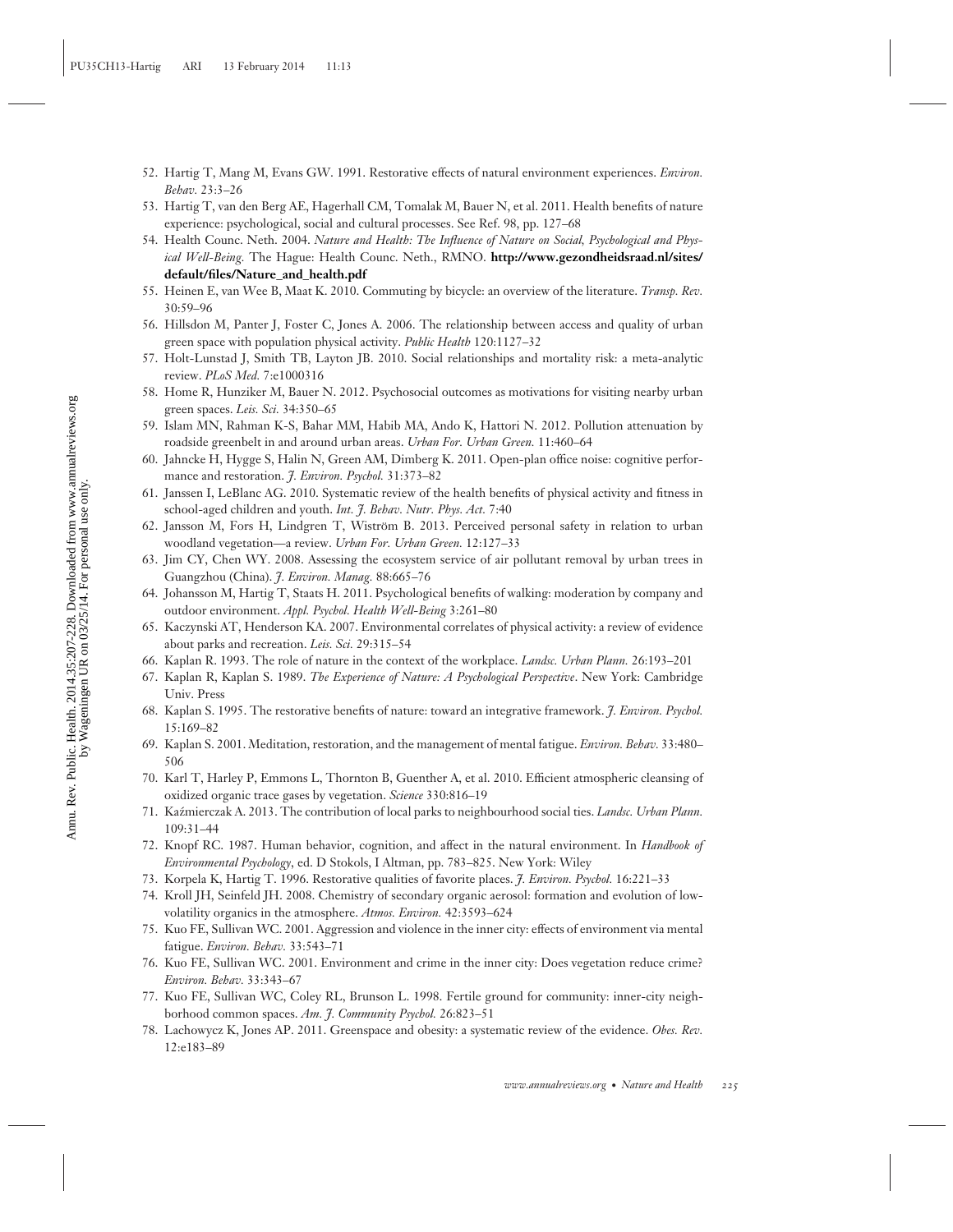- 79. Lachowycz K, Jones AP. 2013. Towards a better understanding of the relationship between greenspace and health: development of a theoretical framework. *Landsc. Urban Plann.* 118:62–69
- 80. Lindheim R, Syme SL. 1983. Environments, people, and health. *Annu. Rev. Public Health* 4:335–59
- 81. Liu Y-J, Mu Y-J, Zhu Y-G, Ding H, Arens NC. 2007. Which ornamental plant species effectively remove benzene from indoor air? *Atmos. Environ.* 41:650–54
- 82. Lloyd GER, Chadwick J, Mann WN. 1978. *Hippocratic Writings*. Harmondsworth: Penguin
- 83. Lovasi GS, O'Neil-Dunne JP, Lu JW, Sheehan D, Perzanowski MS, et al. 2013. Urban tree canopy and asthma, wheeze, rhinitis, and allergic sensitization to tree pollen in a New York City birth cohort. *Environ. Health Perspect.* 121:494–500, 00e1–6
- 84. Maas J, Spreeuwenberg P, van Winsum-Westra M, Verheij RA, de Vries S, Groenewegen PP. 2009. Is green space in the living environment associated with people's feelings of social safety? *Environ. Plann. A* 41:1763–77
- 85. Maas J, van Dillen SM, Verheij RA, Groenewegen PP. 2009. Social contacts as a possible mechanism behind the relation between green space and health. *Health Place* 15:586–95
- 86. Maas J, Verheij RA, de Vries S, Spreeuwenberg P, Schellevis FG, Groenewegen PP. 2009. Morbidity is related to a green living environment. *J. Epidemiol. Community Health* 63:967–73
- 87. Maas J, Verheij RA, Groenewegen PP, de Vries S, Spreeuwenberg P. 2006. Green space, urbanity, and health: How strong is the relation? *J. Epidemiol. Community Health* 60:587–92
- 88. Maas J, Verheij RA, Spreeuwenberg P, Groenewegen PP. 2008. Physical activity as a possible mechanism behind the relationship between green space and health: a multilevel analysis. *BMC Public Health* 8:206
- 89. Maller C, Townsend M, St Leger L, Henderson-Wilson C, Pryor A, et al. 2008. *Healthy Parks, Healthy People: The Health Benefits of Contact with Nature in a Park Context*. Melbourne, Aust.: Deakin Univ.
- 90. McCormack GR, Rock M, Toohey AM, Hignell D. 2010. Characteristics of urban parks associated with park use and physical activity: a review of qualitative research. *Health Place* 16:712–26
- 91. McCurdy LE, Winterbottom KE, Mehta SS, Roberts JR. 2010. Using nature and outdoor activity to improve children's health. *Curr. Probl. Pediatr. Adolesc. Health Care* 40:102–17
- 92. Mitchell R. 2013. Is physical activity in natural environments better for mental health than physical activity in other environments? *Soc. Sci. Med.* 91:130–34
- 93. Mitchell R, Popham F. 2007. Greenspace, urbanity and health: relationships in England. *J. Epidemiol. Community Health* 61:681–83
- 94. Mitchell R, Popham F. 2008. Effect of exposure to natural environment on health inequalities: an observational population study. *Lancet* 372:1655–60
- 95. Mitrione S. 2008. Therapeutic responses to natural environments: using gardens to improve health care. *Minn. Med.* 91:31–34
- 96. Muñoz S-A. 2009. Children in the Outdoors: A Literature Review. Forres, Scotl.: Sustain. Dev. Res. Cent.
- 97. Nieminen T, Martelin T, Koskinen S, Aro H, Alanen E, Hyyppa MT. 2010. Social capital as a determi- ¨ nant of self-rated health and psychological well-being. *Int. J. Public Health* 55:531–42
- 98. Nilsson K, Sangster M, Gallis C, Hartig T, de Vries S, et al., eds. 2011. *Forests, Trees and Human Health*. Dordrecht: Springer
- 99. Nilsson ME, Berglund B. 2006. Soundscape quality in suburban green areas and city parks. *Acta Acustica United Acustica* 92:903–11
- 100. Nowak DJ, Crane DE, Stevens JC. 2006. Air pollution removal by urban trees and shrubs in the United States. *Urban For. Urban Green.* 4:115–23
- 101. Olmsted FL. 1970 (1870). *Public Parks and the Enlargement of Towns*. New York: Arno (Cambridge, MA: Riverside)
- 102. Orwell RL, Wood RA, Burchett MD, Tarran J, Torpy F. 2006. The potted-plant microcosm substantially reduces indoor air VOC pollution: II. Laboratory study. *Water Air Soil Poll.* 177:59–80
- 103. Paoletti E, Bardelli T, Giovannini G, Pecchioli L. 2011. Air quality impact of an urban park over time. *Procedia Environ. Sci.* 4:10–16
- 104. Powell KE, Paluch AE, Blair SN. 2011. Physical activity for health: What Kind? How much? How Intense? On Top of What? *Annu. Rev. Public Health* 32:349–65
- 105. Pretty J, Peacock J, Sellens M, Griffin M. 2005. The mental and physical health outcomes of green exercise. *Int. J. Environ. Health Res.* 15:319–37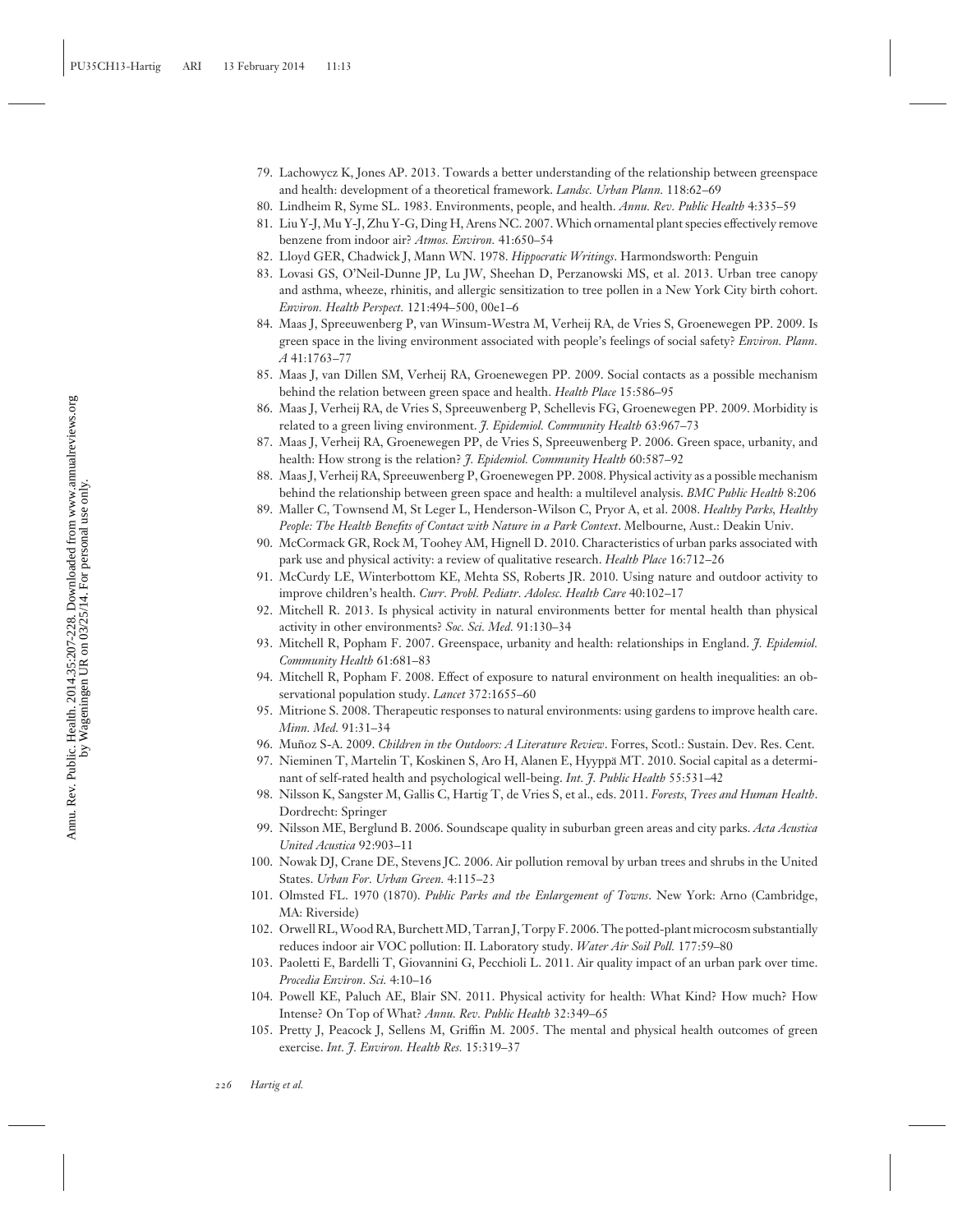- 106. Proctor JD. 1998. The social construction of nature: relativist accusations, pragmatist and critical realist responses. *Ann. Assoc. Am. Geogr.* 88:352–76
- 107. Richardson EA, Mitchell R. 2010. Gender differences in relationships between urban green space and health in the United Kingdom. *Soc. Sci. Med.* 71:568–75
- 108. Richardson EA, Mitchell R, Hartig T, de Vries S, Astell-Burt T, Frumkin H. 2012. Green cities and health: a question of scale? *J. Epidemiol. Community Health* 66:160–65
- 109. Richardson EA, Pearce J, Mitchell R, Kingham S. 2013. Role of physical activity in the relationship between urban green space and health. *Public Health* 127:318–24
- 110. Rios R, Aiken LS, Zautra AJ. 2012. Neighborhood contexts and the mediating role of neighborhood social cohesion on health and psychological distress among Hispanic and non-Hispanic residents. *Ann. Behav. Med.* 43:50–61
- 111. Rose G. 2001. Sick individuals and sick populations. *Int. J. Epidemiol.* 30:427–32
- 112. Sartelet KN, Couvidat F, Seigneur C, Roustan Y. 2012. Impact of biogenic emissions on air quality over Europe and North America. *Atmos. Environ.* 53:131–41
- 113. Setälä H, Viippola V, Rantalainen AL, Pennanen A, Yli-Pelkonen V. 2012. Does urban vegetation mitigate air pollution in northern conditions? *Environ. Pollut.* 183:104–12
- 114. Simpson JR, McPherson EG. 1998. Simulation of tree shade impacts on residential energy use for space conditioning in Sacramento. *Atmos. Environ.* 32:69–74
- 115. Smardon RC. 1988. Perception and aesthetics of the urban environment: review of the role of vegetation. *Landsc. Urban Plann.* 15:85–106
- 116. Staats H, Van Gemerden E, Hartig T. 2010. Preference for restorative situations: interactive effects of attentional state, activity-in-environment, and social context. *Leis. Sci.* 32:401–17
- 117. Stigsdotter UK, Ekholm O, Schipperijn J, Toftager M, Kamper-Jørgensen F, Randrup TB. 2010. Health promoting outdoor environments: associations between green space, and health, health-related quality of life and stress based on a Danish national representative survey. *Scand. J. Public Health* 38:411–17
- 118. Sugiyama T, Leslie E, Giles-Corti B, Owen N. 2008. Associations of neighbourhood greenness with physical and mental health: Do walking, social coherence and local social interaction explain the relationships? *J. Epidemiol. Community Health* 62:e9
- 119. Takano T, Nakamura K, Watanabe M. 2002. Urban residential environments and senior citizens' longevity in megacity areas: the importance of walkable green spaces. *J. Epidemiol. Community Health* 56:913–18
- 120. Tallis M, Taylor G, Sinnett D, Freer-Smith P. 2011. Estimating the removal of atmospheric particulate pollution by the urban tree canopy of London, under current and future environments. *Landsc. Urban Plann.* 103:129–38
- 121. Taylor AF, Kuo FE. 2009. Children with attention deficits concentrate better after walk in the park. *J. Atten. Disord.* 12:402–9
- 122. Taylor AF, Kuo FE, Sullivan WC. 2002. Views of nature and self-discipline: evidence from inner city children. *J. Environ. Psychol.* 22:49–63
- 123. Thompson Coon J, Boddy K, Stein K, Whear R, Barton J, Depledge MH. 2011. Does participating in physical activity in outdoor natural environments have a greater effect on physical and mental wellbeing than physical activity indoors? A systematic review. *Environ. Sci. Technol.* 45:1761–72
- 124. Tsunetsugu Y, Park B, Miyazaki Y. 2010. Trends in research related to "Shinrin-yoku" (taking in the forest atmosphere or forest bathing) in Japan. *Environ. Health Prevent. Med.* 15:27–37
- 125. Ulrich RS. 1979. Visual landscapes and psychological well-being. *Landsc. Res.* 4:17–23
- 126. Ulrich RS. 1983. Aesthetic and affective response to natural environment. In *Human Behaviour and Environment: Advances in Theory and Research.* Volume 6: *Behaviour and the Natural Environment*, ed. I Altman, JF Wohlwill, pp. 85–125. New York: Plenum
- 127. Ulrich RS, Simons RF, Losito BD, Fiorito E, Miles MA, Zelson M. 1991. Stress recovery during exposure to natural and urban environments. *J. Environ. Psychol.* 11:201–30
- 128. Van Cauwenberg J, De Bourdeaudhuij I, De Meester F, Van Dyck D, Salmon J, et al. 2011. Relationship between the physical environment and physical activity in older adults: a systematic review. *Health Place* 17:458–69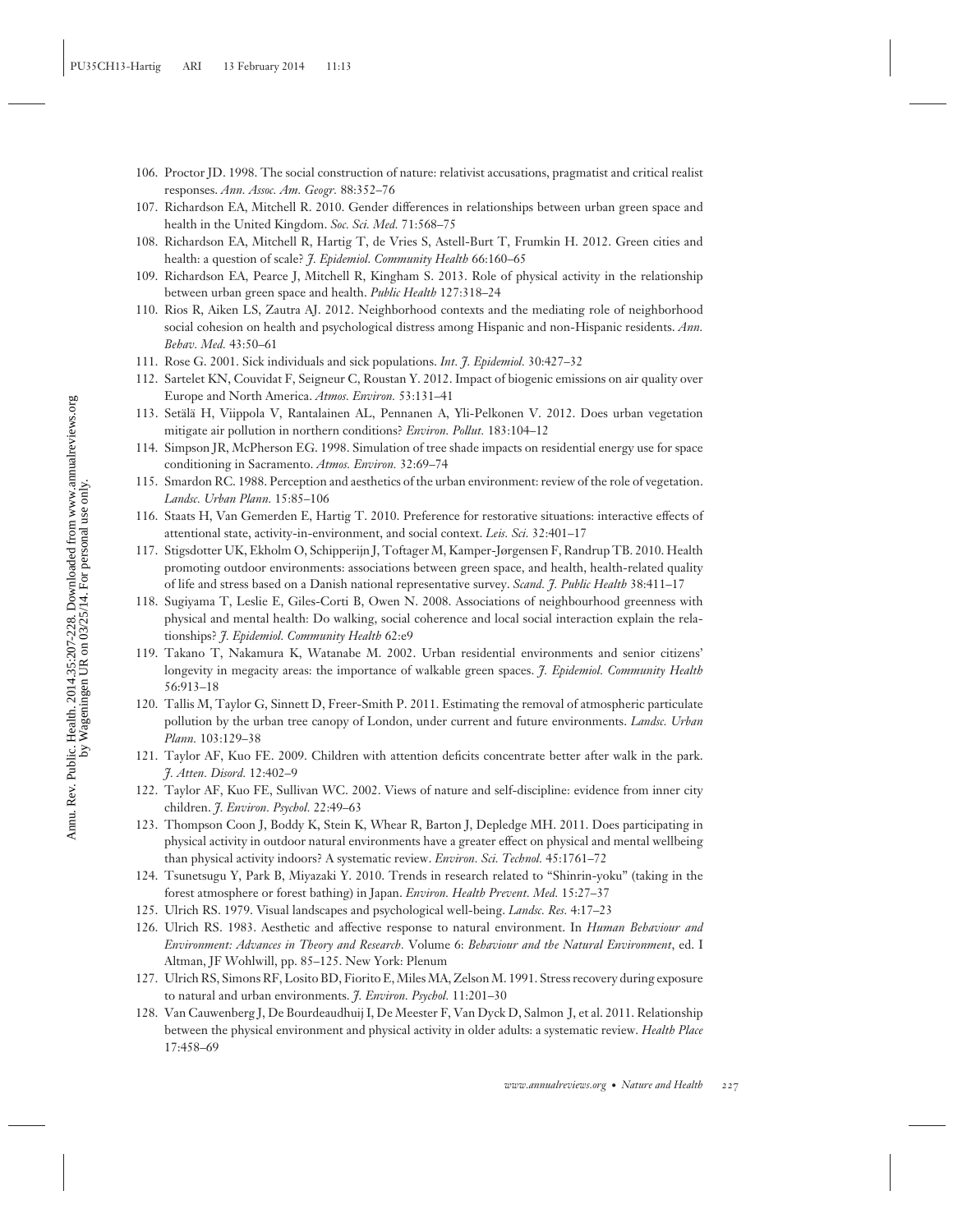- 129. Van den Berg AE, Custers MHG. 2011. Gardening promotes neuroendocrine and affective restoration from stress. *J. Health Psychol.* 16:3–11
- 130. Van den Berg AE, Maas J, Verheij RA, Groenewegen PP. 2010. Green space as a buffer between stressful life events and health. *Soc. Sci. Med.* 70:1203–10
- 131. Van den Berg AE, van Winsum-Westra M, de Vries S, van Dillen SME. 2010. Allotment gardening and health: a comparative survey among allotment gardeners and their neighbors without an allotment. *Environ. Health* 9:74
- 132. Van Herzele A, Bell S, Hartig T, Podesta MTC, van Zon R. 2011. Health benefits of nature experience: the challenge of linking practice and research. See Ref. 98, pp. 169–82
- 133. Ward Thompson C, Aspinall P, Montarzino A. 2008. The childhood factor: adult visits to green places and the significance of childhood experience. *Environ. Behav.* 40:111–43
- 134. Ward Thompson C, Roe J, Aspinall P, Mitchell R, Clow A, Miller D. 2012. More green space is linked to less stress in deprived communities: evidence from salivary cortisol patterns. *Landsc. Urban Plann.* 105:221–29
- 135. Wells NM, Evans GW. 2003. Nearby nature—a buffer of life stress among rural children. *Environ. Behav.* 35:311–30
- 136. Wells NM, Lekies KS. 2006. Nature and the life course: pathways from childhood nature experiences to adult environmentalism. *Child. Youth Environ.* 16:1–24
- 137. Whitelaw S. 2012. The emergence of a 'dose-response' analogy in the health improvement domain of public health: a critical review. *Crit. Public Health* 22:427–40
- 138. WHO (World Health Organ.). 1946. *Preamble to the Constitution of the World Health Organization* as adopted by the International Health Conference, New York, June 19–July 22, 1946; signed on July 22, 1946, by the representatives of 61 States (Off. Rec. World Health Organ., no. 2, p. 100). Geneva: WHO
- 139. Wilson SJ, Lipsey MW. 2000. Wilderness challenge programs for delinquent youth: a meta-analysis of outcome evaluations. *Eval. Program Plann.* 23:1–12
- 140. Yoo MH, Kwon YJ, Son KC, Kays SJ. 2006. Efficacy of indoor plants for the removal of single and mixed volatile organic pollutants and physiological effects of the volatiles on the plants. *J. Am. Soc. Hort. Sci.* 131:452–58
- 141. Zick CD, Smith KR, Kowaleski-Jones L, Uno C, Merrill BJ. 2013. Harvesting more than vegetables: the potential weight control benefits of community gardening. *Am. J. Public Health* 103:e1–6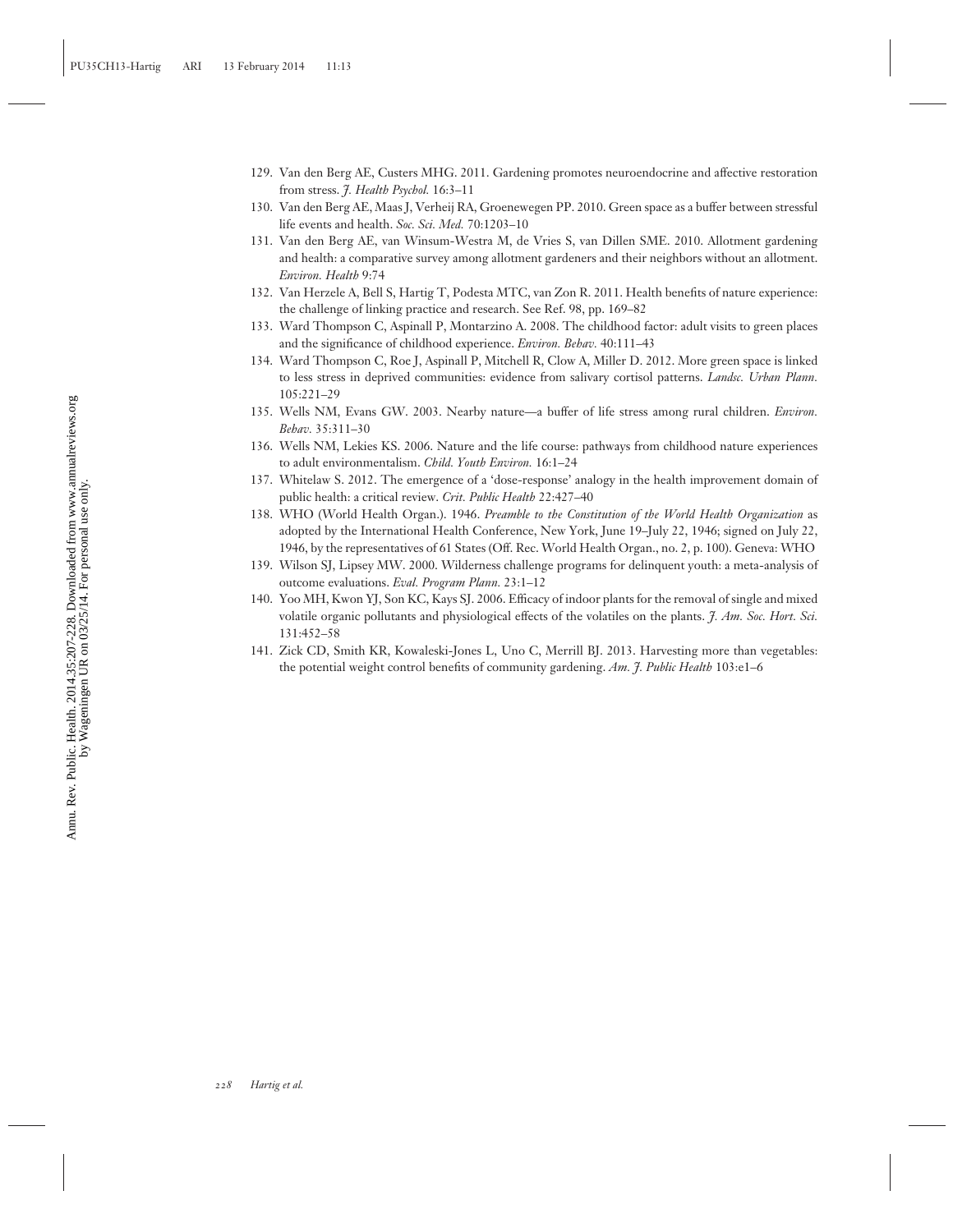# $\, \mathrm{R}$

**Annual Review of Public Health**

# Contents Volume 35, 2014

## **Symposium: Generating Rigorous Evidence for Public Health: Alternatives to Randomized Design**

| Commentary: Generating Rigorous Evidence for Public Health:<br>The Need for New Thinking to Improve Research and Practice                                            |  |
|----------------------------------------------------------------------------------------------------------------------------------------------------------------------|--|
| Evaluation of Systems-Oriented Public Health Interventions:<br><b>Alternative Research Designs</b><br>Robert W. Sanson-Fisher, Catherine A. D'Este, Mariko L. Carey, |  |
| Combining the Power of Stories and the Power of Numbers:<br>Mixed Methods Research and Mixed Studies Reviews                                                         |  |
| Practice-Based Evidence in Public Health: Improving Reach,<br>Relevance, and Results<br>Alice Ammerman, Tosha Woods Smith, and Larissa Calancie 47                   |  |
| <b>Epidemiology and Biostatistics</b>                                                                                                                                |  |
| Microbial Origins of Chronic Diseases                                                                                                                                |  |
| Can We Say What Diet Is Best for Health?                                                                                                                             |  |
| Epigenetics: Relevance and Implications for Public Health<br>Laura S. Rozek, Dana C. Dolinoy, Maureen A. Sartor,                                                     |  |
| Implementing Health Reform: Improved Data Collection and the<br>Monitoring of Health Disparities                                                                     |  |

| Rashida Dorsey, Garth Graham, Sherry Glied, David Meyers, |  |  |  |  |  |
|-----------------------------------------------------------|--|--|--|--|--|
|                                                           |  |  |  |  |  |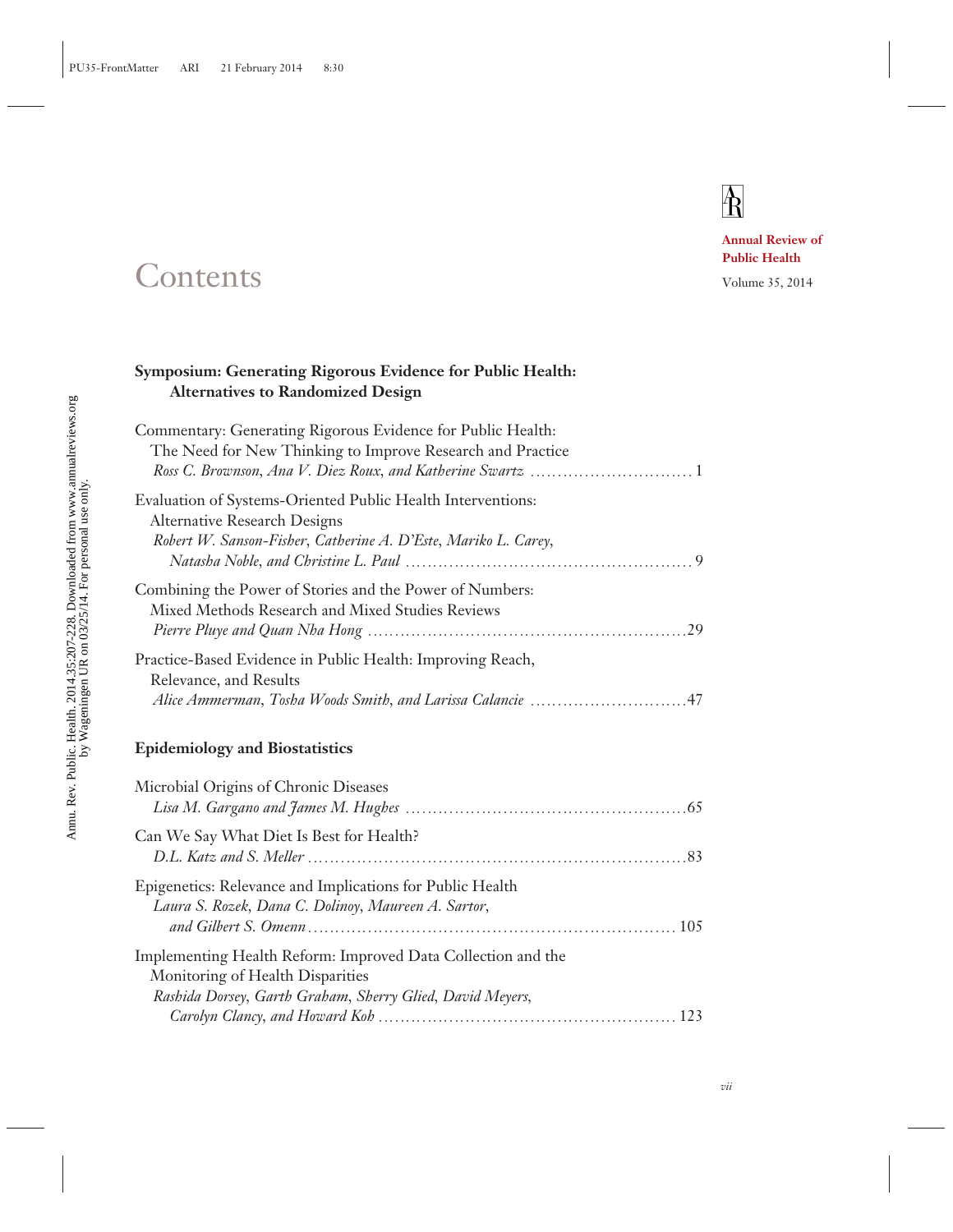| Hearing Loss in an Aging American Population: Extent, Impact,<br>and Management                                                                                                                                                                                                                                                                                                |
|--------------------------------------------------------------------------------------------------------------------------------------------------------------------------------------------------------------------------------------------------------------------------------------------------------------------------------------------------------------------------------|
| Commentary: Generating Rigorous Evidence for Public Health:<br>The Need for New Thinking to Improve Research and Practice                                                                                                                                                                                                                                                      |
| Evaluation of Systems-Oriented Public Health Interventions:<br><b>Alternative Research Designs</b><br>Robert W. Sanson-Fisher, Catherine A. D'Este, Mariko L. Carey,                                                                                                                                                                                                           |
| Combining the Power of Stories and the Power of Numbers:<br>Mixed Methods Research and Mixed Studies Reviews                                                                                                                                                                                                                                                                   |
| <b>Environmental and Occupational Health</b><br>Biological Diversity and Public Health                                                                                                                                                                                                                                                                                         |
| Mental Health Consequences of Disasters                                                                                                                                                                                                                                                                                                                                        |
| Millions Dead: How Do We Know and What Does It Mean?<br>Methods Used in the Comparative Risk Assessment of Household<br><b>Air Pollution</b><br>Kirk R. Smith, Nigel Bruce, Kalpana Balakrishnan, Heather Adair-Rohani,<br>John Balmes, Zoë Chafe, Mukesh Dherani, H. Dean Hosgood, Sumi Mehta,<br>Daniel Pope, Eva Rehfuess, and others in the HAP CRA Risk Expert Group  185 |
| Nature and Health<br>Terry Hartig, Richard Mitchell, Sjerp de Vries, and Howard Frumkin  207                                                                                                                                                                                                                                                                                   |
| Precarious Employment: Understanding an Emerging Social<br>Determinant of Health<br>J. Benach, A. Vives, M. Amable, C. Vanroelen, G. Tarafa, and C. Muntaner  229                                                                                                                                                                                                              |

# **Public Health Practice**

| Aligning Leadership Across Systems and Organizations to Develop a             |
|-------------------------------------------------------------------------------|
| Strategic Climate for Evidence-Based Practice Implementation                  |
| Gregory A. Aarons, Mark G. Ehrhart, Lauren R. Farahnak, and Marisa Sklar  255 |
| Personal Belief Exemptions From School Vaccination Requirements               |
|                                                                               |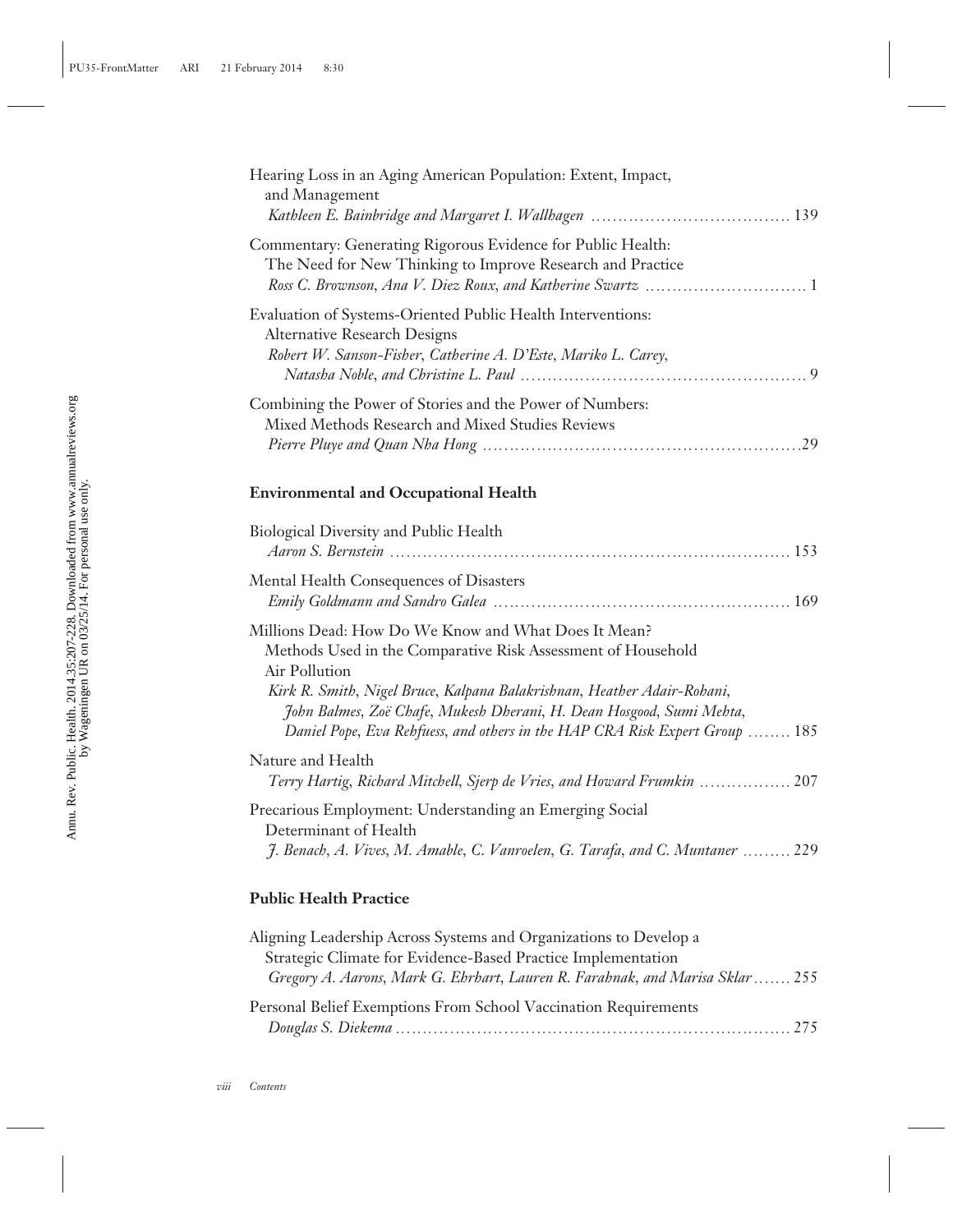| Practice-Based Evidence in Public Health: Improving Reach,<br>Relevance, and Results<br>Alice Ammerman, Tosha Woods Smith, and Larissa Calancie 47                                                                                                                                                                                                     |  |
|--------------------------------------------------------------------------------------------------------------------------------------------------------------------------------------------------------------------------------------------------------------------------------------------------------------------------------------------------------|--|
| <b>Social Environment and Behavior</b>                                                                                                                                                                                                                                                                                                                 |  |
| Why Do Americans Have Shorter Life Expectancy and Worse Health<br>Than Do People in Other High-Income Countries?                                                                                                                                                                                                                                       |  |
| Health Promotion in Smaller Workplaces in the United States<br>Jeffrey R. Harris, Peggy A. Hannon, Shirley A.A. Beresford, Laura A. Linnan,                                                                                                                                                                                                            |  |
| Improving Adolescent Health Policy: Incorporating a Framework for<br>Assessing State-Level Policies                                                                                                                                                                                                                                                    |  |
| Peer Support in Health Care and Prevention: Cultural, Organizational,<br>and Dissemination Issues<br>Edwin B. Fisher, Muchieh Maggy Coufal, Humberto Parada,<br>Jennifer B. Robinette, Patrick Y. Tang, Diana M. Urlaub,<br>Claudia Castillo, Laura M. Guzman-Corrales, Sayaka Hino,<br>Jaimie Hunter, Ariana W. Katz, Yael R. Symes, Heidi P. Worley, |  |
| Social Movements in Health                                                                                                                                                                                                                                                                                                                             |  |
| <b>Health Services</b>                                                                                                                                                                                                                                                                                                                                 |  |
| Community Health Workers in Low-, Middle-, and High-Income<br>Countries: An Overview of Their History, Recent Evolution,<br>and Current Effectiveness                                                                                                                                                                                                  |  |
| Metrics for Assessing Improvements in Primary Health Care<br>Kurt C. Stange, Rebecca S. Etz, Heidi Gullett, Sarah A. Sweeney,<br>William L. Miller, Carlos Roberto Jaén, Benjamin F. Crabtree,                                                                                                                                                         |  |
| Scale, Causes, and Implications of the Primary Care Nursing Shortage<br>Logan MacLean, Susan Hassmiller, Franklin Shaffer, Kathleen Rohrbaugh,                                                                                                                                                                                                         |  |
|                                                                                                                                                                                                                                                                                                                                                        |  |

Public Health and Media Advocacy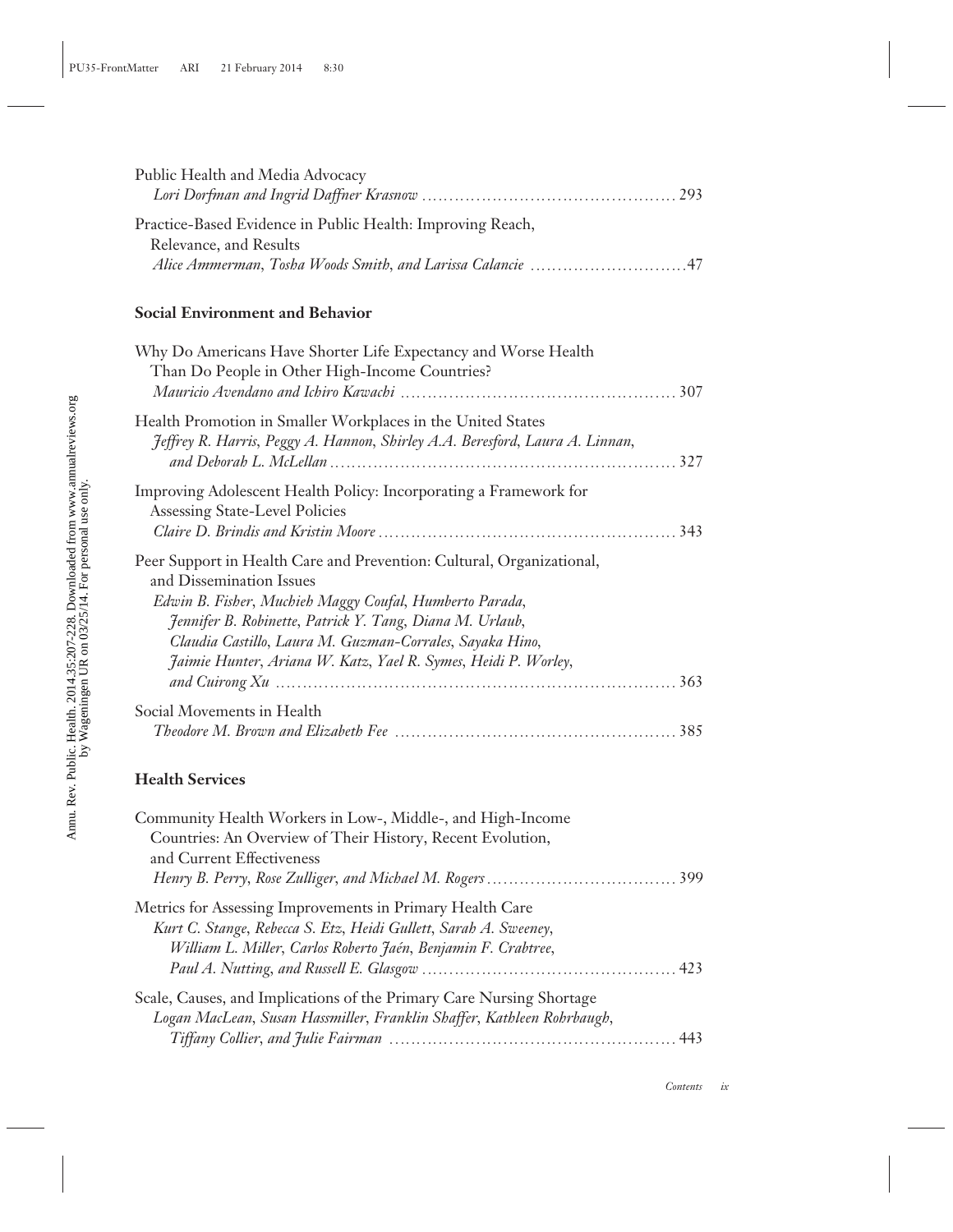| The Growth of Palliative Care in the United States                                                      |
|---------------------------------------------------------------------------------------------------------|
| Top-Down and Bottom-Up Approaches to Health Care Quality:<br>The Impacts of Regulation and Report Cards |
| Hearing Loss in an Aging American Population: Extent, Impact,<br>and Management                         |

### **Indexes**

### **Errata**

An online log of corrections to *Annual Review of Public Health* articles may be found at http://www.annualreviews.org/errata/publhealth